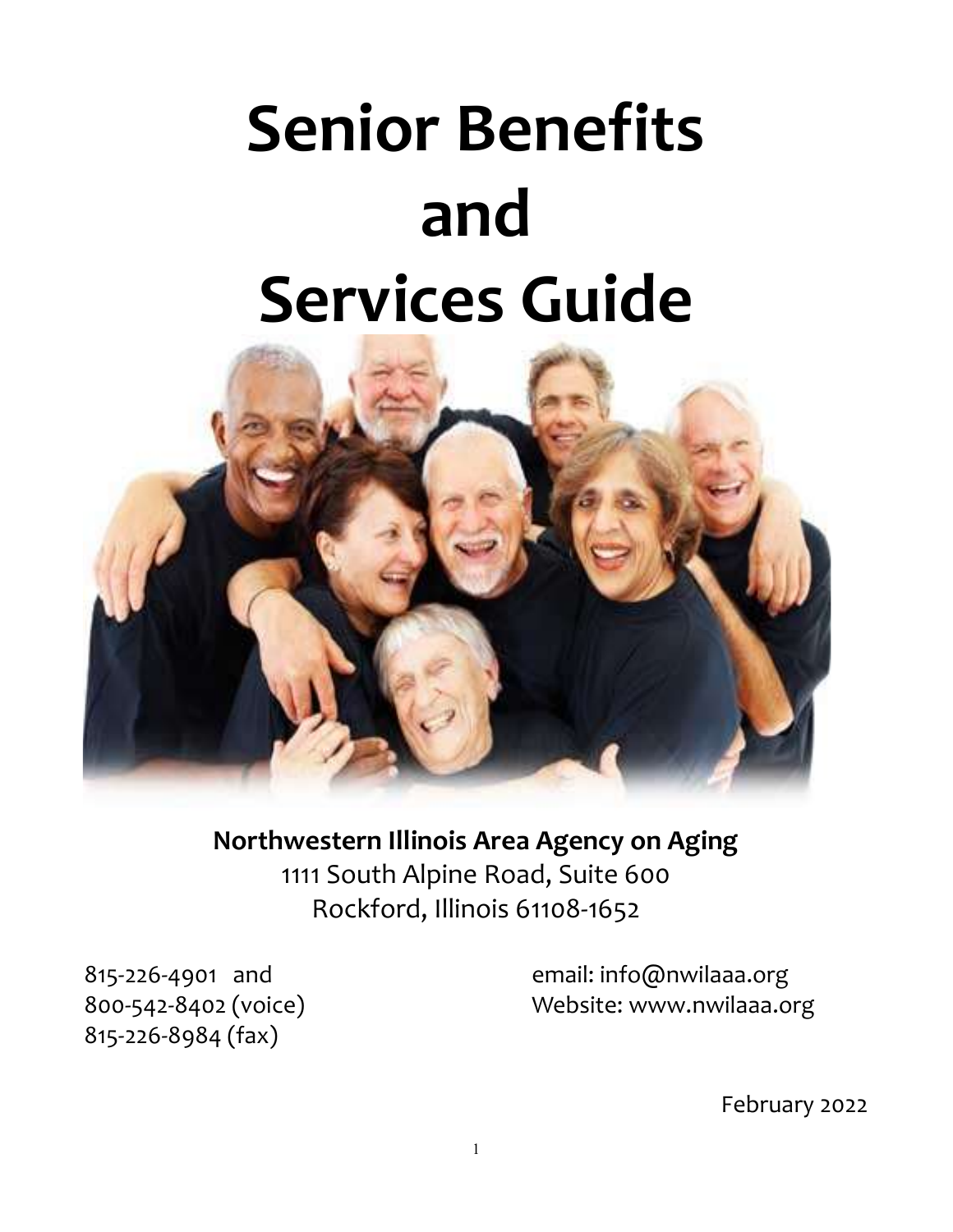# Foreword

This Senior Benefits and Services Guide contain basic information about benefits and services for seniors in (adults age 60 and older) in Northwestern Illinois. With so many programs, the options can easily become puzzling for seniors and caregivers alike. We have provided this information to alert you to available programs. Space limitations prevent us from including all the resources available to older adults in northwestern Illinois.

If you cannot find the resource you need or have questions about what additional services may be available in local communities, contact Northwestern Illinois Area Agency on Aging at 815-226-4901 (toll free at 1-800-542-8402).

#### Funding Statement

This document was prepared with funds from the federal Older Americans Act, State of Illinois General Revenue and Area Agency on Aging. The Illinois Department on Aging and the U.S. Administration on Aging are recognized for their support of the Area Agency. Neither is responsible for the contents of this document.

#### Statement of non-Discrimination

NIAAA does not discriminate in admission to programs or activities or treatment of employment in programs or activities in compliance with appropriate State and Federal Statutes. If you feel you have been discriminated against, you have a right to file a complaint with the Illinois Department on Aging. For information, call the Senior Help Line: 1-800-252-8966 (voice & TTY) or contact Grant L. Nyhammer, Executive Director, at 815-226-4901 or 1-800-542-8402 (voice), or 815-226-8984 (fax).

# Statement of non-Endorsement

This document contains Agency or Company names and phone numbers. These phone numbers are provided for the user's convenience. Northwestern Illinois Area Agency on Aging (NIAAA) does not control or guarantee the accuracy, relevance, timeliness or completeness of this outside information. The inclusion of Agency or Company information is not intended to reflect their importance, nor is it intended as an endorsement by NIAAA of any views expressed or products or services offered on these outside sites or the organizations sponsoring the cites. NIAAA does not endorse individual vendors, products or services. Therefore, any reference herein to any vendor, product or services by trade name, trademark, or manufacturer or otherwise does not constitute or imply the endorsement, recommendation or approval of the Northwestern Illinois Area Agency on Aging.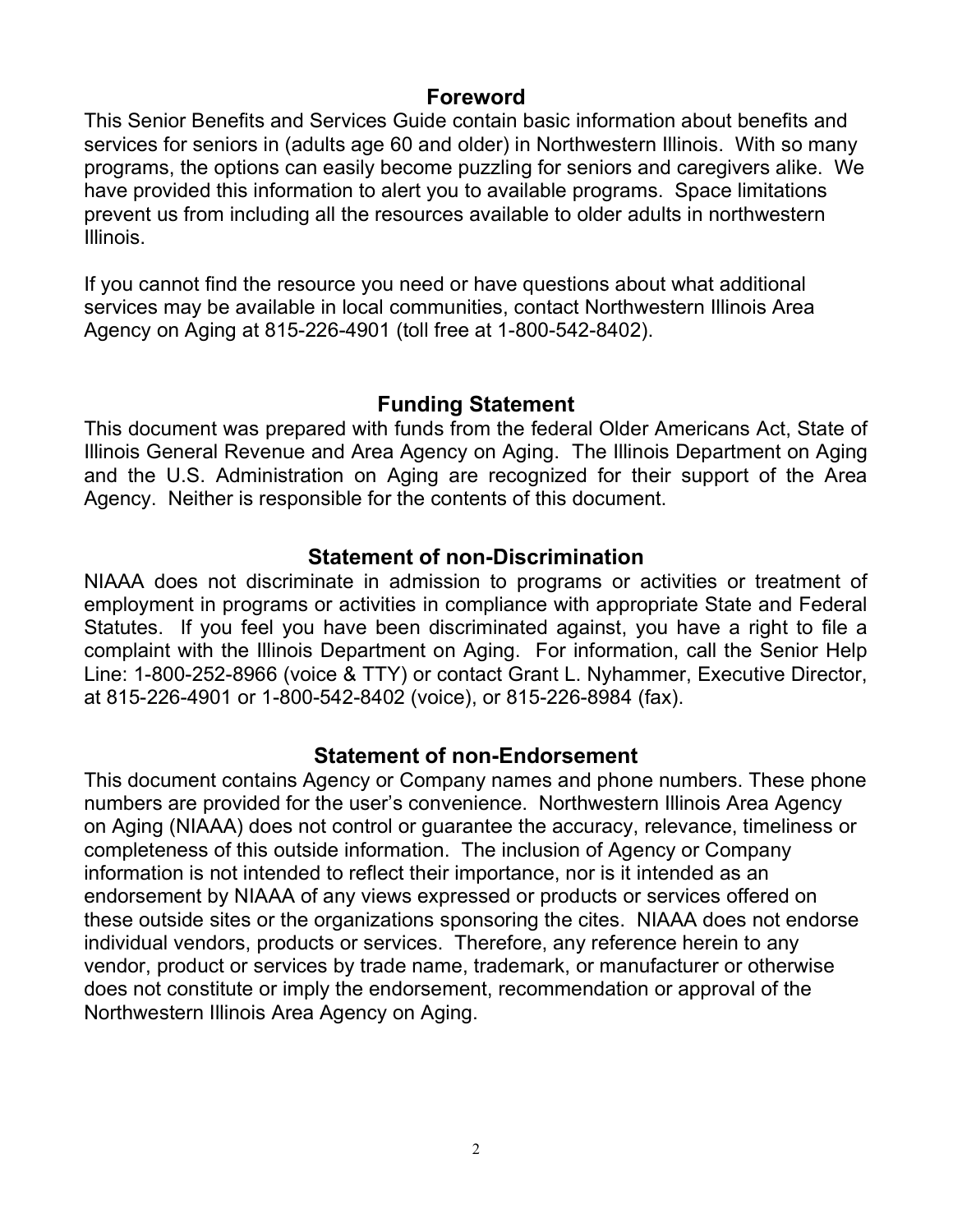# Index

| <b>Adult Day Care Services</b>                      | Pages 4-5   |
|-----------------------------------------------------|-------------|
| <b>Benefits Access</b>                              | Page 5      |
| <b>Caregiver Services</b>                           | Pages 5-7   |
| <b>Respite Care</b>                                 | Page 5      |
| <b>Support Groups</b>                               | Page 6      |
| <b>Case Management</b>                              | Pages 6-7   |
| <b>Community Care</b>                               | Pages 7-8   |
| <b>Counseling/Psychiatric Resource Information</b>  | Pages 8-9   |
| <b>Drug Discounts</b>                               | Page 9      |
| Elder Abuse / Abuse in Later Life                   | Page 9-11   |
| <b>Adult Protective Services</b>                    | Page 10     |
| Abuse in Later Life                                 | Page 11     |
| <b>Victim/Survivor Services</b>                     | Page 11     |
| Employment                                          | Page 12     |
| <b>Home Delivered Meals</b>                         | Page 12     |
| <b>Home Owners Tax Assistance</b>                   | Page 13     |
| <b>Senior Homestead Exemption</b>                   | Page 13     |
| <b>Senior Assessment Freeze</b>                     | Page 13     |
| <b>Property Tax Deferral</b>                        | Page 14     |
| Housing                                             | Page 14     |
| <b>Information &amp; Assistance</b>                 | Page 14     |
| <b>Legal Services</b>                               | Pages 15-17 |
| Durable Power of Attorney for Healthcare / Property | Page 16     |
| Power of Attorney for Guardianship                  | Pages 16    |
| <b>LIHEAP</b>                                       | Page 16     |
| Long Term Care Ombudsman                            | Page 18     |
| Medicare                                            | Page 18     |
| Aid to the Aged, Blind and Disabled                 | Page 19     |
| <b>Medicaid</b>                                     | Page 19     |
| <b>SNAP/ Food Stamp Program</b>                     | Page 20     |
| <b>Senior Dining</b>                                | Pages 21-23 |
| <b>Senior Centers</b>                               | Page 24     |
| <b>SHIP</b>                                         | Page 24     |
| <b>Social Security</b>                              | Page 24     |
| <b>Supplemental Security Income</b>                 | Page 24     |
| Transportation                                      | Pages 24-27 |
| <b>Veterans Benefits</b>                            | Page 27     |
| <b>Summary of Toll-Free Numbers</b>                 | Page 28     |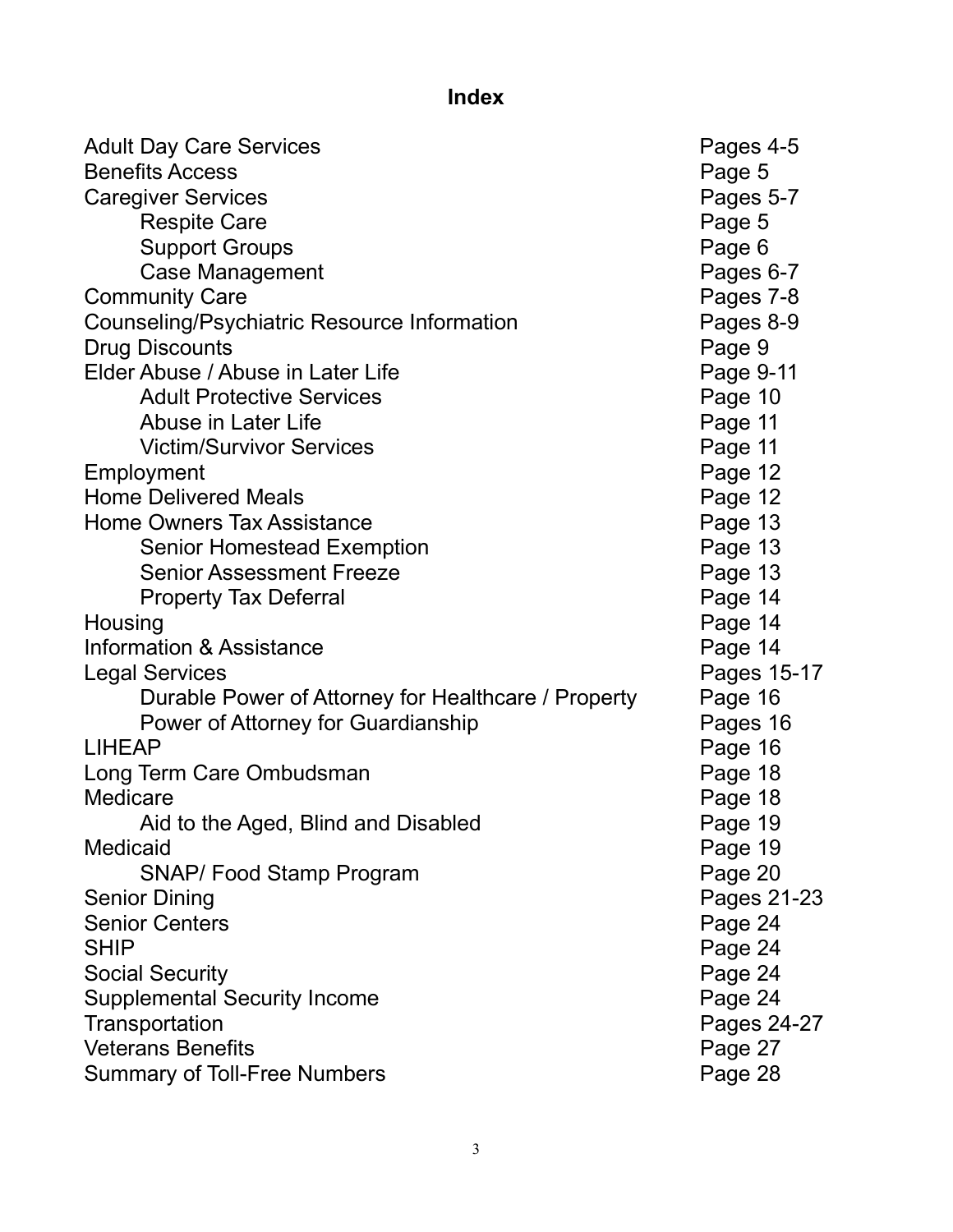# Adult Day Care Services

Adult Day Care Services provide family members and caregivers with time off to take part in other activities with the security of knowing that their loved one is receiving care from trained personnel. Adult day services provide programs ranging from socialization to active rehabilitation and health-related care. The structure of programs may vary and some centers have specialized programs for persons with Alzheimer's disease.

Most Adult Day Centers offer flexible scheduling. Participants can attend from one to five days a week and receive service for a half or full day.

The State of Illinois pays for adult day services for eligible persons through the Community Care Program (See Community Care Program, pgs. 7-8)

#### DeKalb County

The DeKalb Adult Day Center 124 S. Fourth Street, Suite C DeKalb, IL 60115 Phone: 815-758-4286

# Jo Daviess County

Galena-Strauss Adult Day Center 215 Summit Street Galena, IL 61036 Phone: 815-776-7376

# Ogle County

Generations at Neighbors Nursing Home 811 W. Second, PO Box 585 Byron, IL 61010 Phone: 815-234-2511

# Stephenson County

Friendship Center 222 W. Main St., PO Box 172 Lena, IL 61048 Phone: 815-369-2690

Ascension Living Saint Joseph Village Adult Day Center 659 East Jefferson St. Freeport, IL 61032 Phone: 815-232-6181 or 815-266-8067

Fox Valley Older Adult Services 1406 Suydam Road Sandwich, IL 60548 Phone: 815-786-9404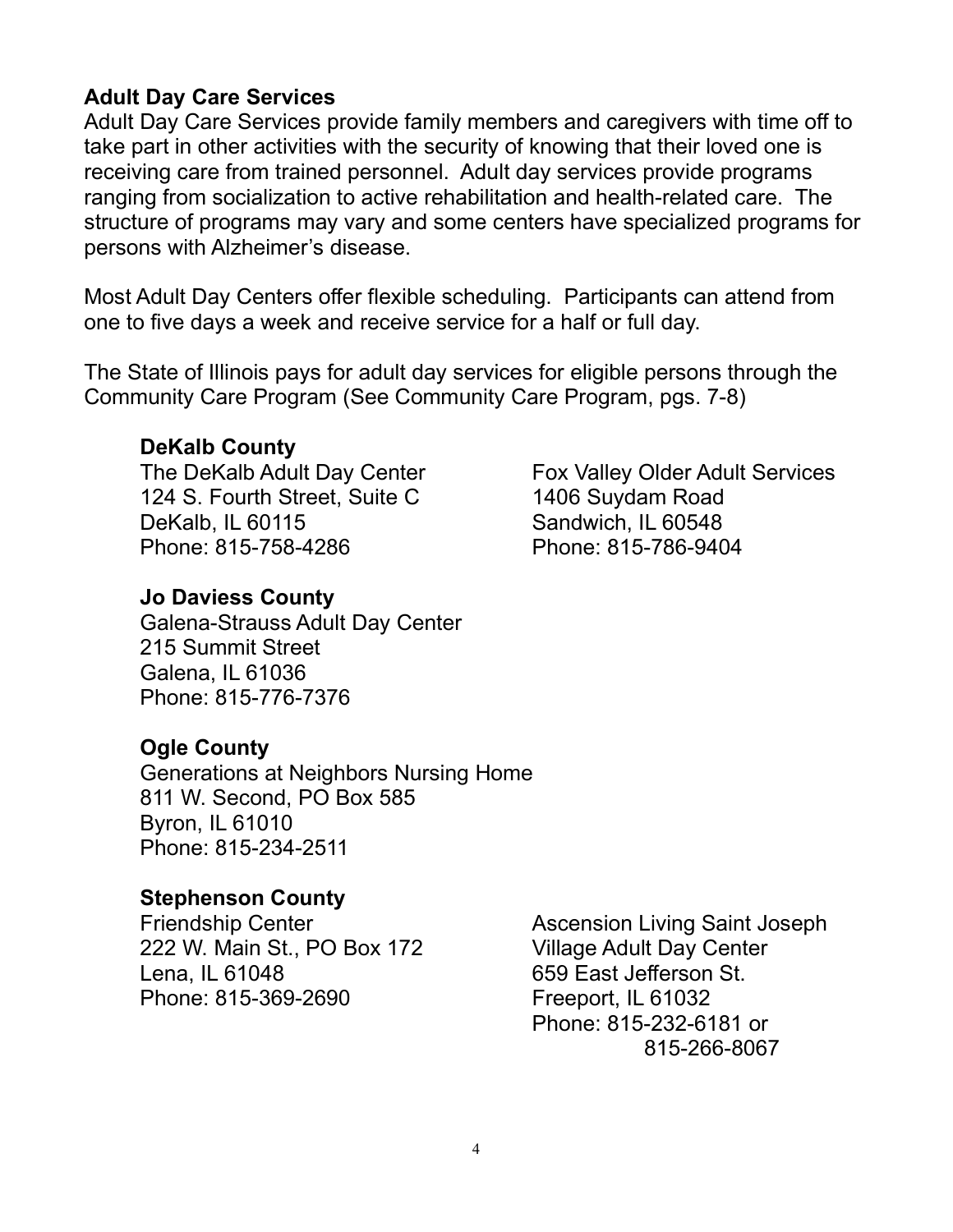# Winnebago County

Lifescape Adult Day Program 1330 S. Alpine Rd Rockford, IL 61108 Phone: 815-964-2433

\*Kirk Day Care/Alzheimer's Center Wesley Willows 4141 N. Rockton Ave. Rockford, IL 61103 Phone: 815-316-1500

\*Due to the COVID 19 Pandemic, Kirk Day Care/Alzheimer's Center is currently open to residents of Wesley Willows only. For more information, please call them directly at 1-815-316-1500.

# Benefits Access

The Benefits Access Application or BAA, (formerly known as Circuit Breaker) provides a vehicle license plate discount. Individuals must be 65 or older (or receiving disability benefits from Social Security), an Illinois resident, and meet annual income criteria. Apply on-line at

https://www2.illinois.gov/aging/benefitsaccess/Pages/default.aspx, or contact your county I&A site or the Illinois Department on Aging for assistance.

# Caregiver Services

With the passage of the National Family Caregiver Support Program in 2000, new services are available to assist family caregivers (including grandparents raising their grandchildren and older adults caring for a disabled family member). Caregivers are provided with information, direction and support through the following services.

Call NIAAA at 815-226-4901 or 800-542-8402 for more information.

Caregiver Assistance Caregiver Resources Caregiver Training and Education Support Services

# Respite Care

Limited funds are available to help pay for relief services to give caregivers a break. In home care, adult day care, or nursing home placement can be paid for on a short-term basis for older adults with physical or memory problems. These funds are for relief only and not intended to replace ongoing care.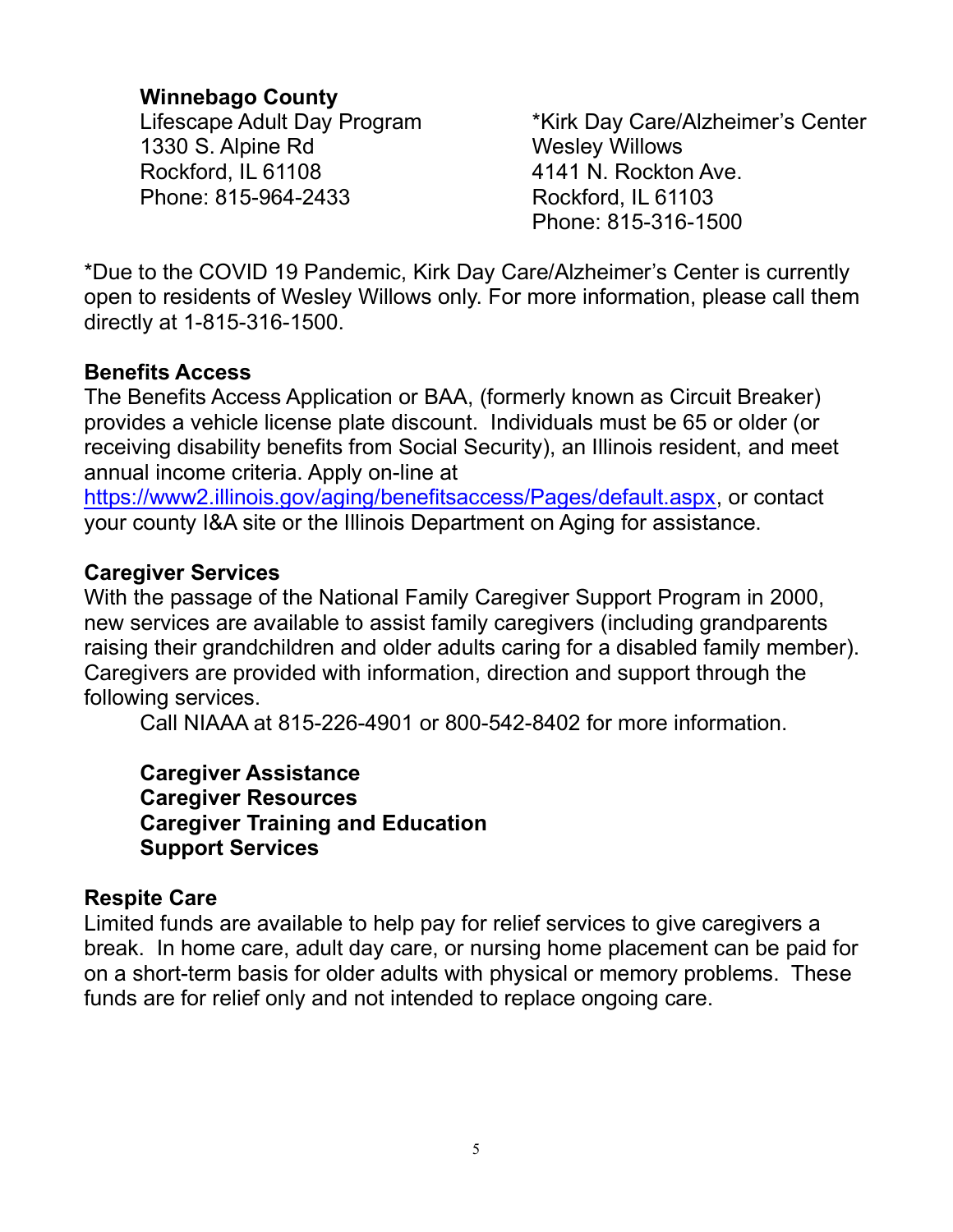# Support Groups

6

Keen Age Center 1989 15-544-9893 2141 Henry Luckow Lane, Belvidere 61008 Grief Support Group- Meets in person, call for more information.

# Ogle County

Boone County

Polo Senior Center **815-946-3818** 104 South Ranklin St., Oregon, IL 61061 Meets the 3rd Tuesday of the month at 1:30

# Rock River Center 815-732-3252

810 South 10<sup>th</sup> St., Oregon, IL 61061 Meets the 1<sup>st</sup> Tuesday of the month from 10:00 to 11:30

# Winnebago County

Lifescape Community Services 615-963-1609 705 Kilburn Avenue, Rockford, IL 61101 Meets the 4th Monday of the month at 1:30 to 2:30pm

# NW IL Area Agency on Aging 815-226-4901

1111 S. Alpine Rd., Suite 600, Rockford, IL 61108 Meets the 3rd Thursday of each month at 1:30

# Whiteside County

Whiteside County Senior Center 815-622-9230 1207 West 9th St., Sterling IL. 61081 Alzheimer's Care Givers Education & Support Group Meets the 3rd Thursday of the month at 12:00 noon

# Case Management

Case management helps older persons with health problems stay safely in their own homes. Professional case managers work closely with the older person and family members to arrange for a variety of services to increase the older person's independence. Contacts are made with the client on a regular basis to make changes and provide additional help as needed. Case managers authorize adult day services and homemaker services paid for by the State of Illinois Community Care Program.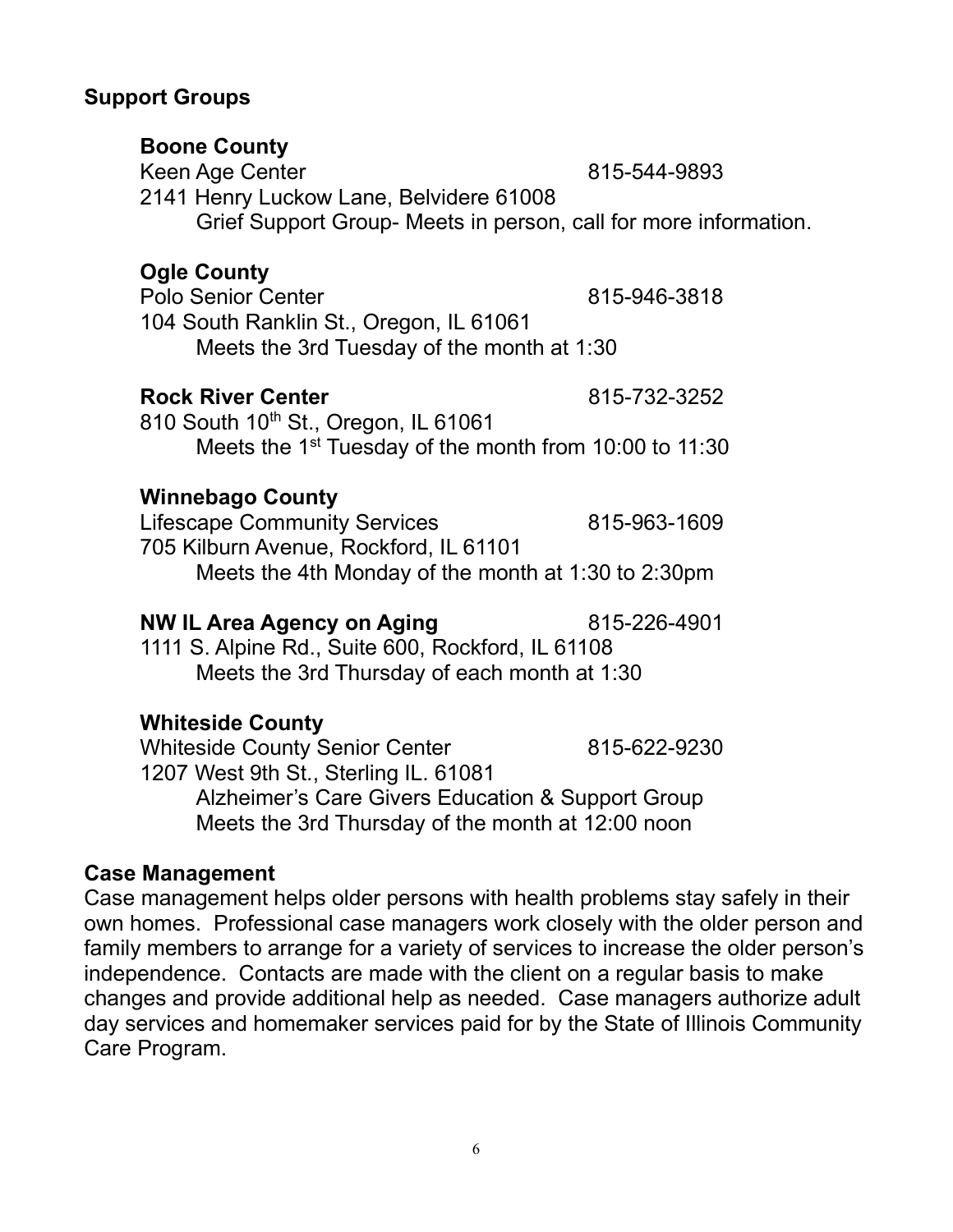# Agency **County**

Elder Care Services **DeKalb** 1701 E. Lincoln Hwy DeKalb, IL 60115 815-758-6550

Lifescape Community Services Carroll, Lee, Ogle, Whiteside 1901 First Avenue Sterling, IL 61081 815-490-1125

Mercyhealth at Home Boone, Winnebago 4223 East State Street Rockford, IL 61108 815-971-3502

Stephenson Co. Senior Center **Jo Daviess, Stephenson** 1237 West Galena Avenue Freeport, IL 61032 888-645-7150 or 800-424-6696

# Community Care Program

To be eligible for Community Care Program (CCP) services, a person must be 60 years of age or older and require assistance performing some or all activities of daily living (meal preparation, laundry, personal care, house cleaning etc.). CCP offers a menu of services that help maintain the independence of older adults and supports them living at home. The agencies below are responsible for qualifying applicants for CCP within the counties they serve and providing case management. If you are interested in applying for CCP, or would like to refer an older adult for CCP services, please call the Case Management Agency below based upon the applicant's county residence. A Case Manager will work with the applicant to determine eligibility for the program. All CCP services are paid by the Illinois Department on Aging for qualified participants.

# Agency **County**

Elder Care Services **DeKalb** 1701 E. Lincoln Hwy DeKalb, IL 60115 815-758-6550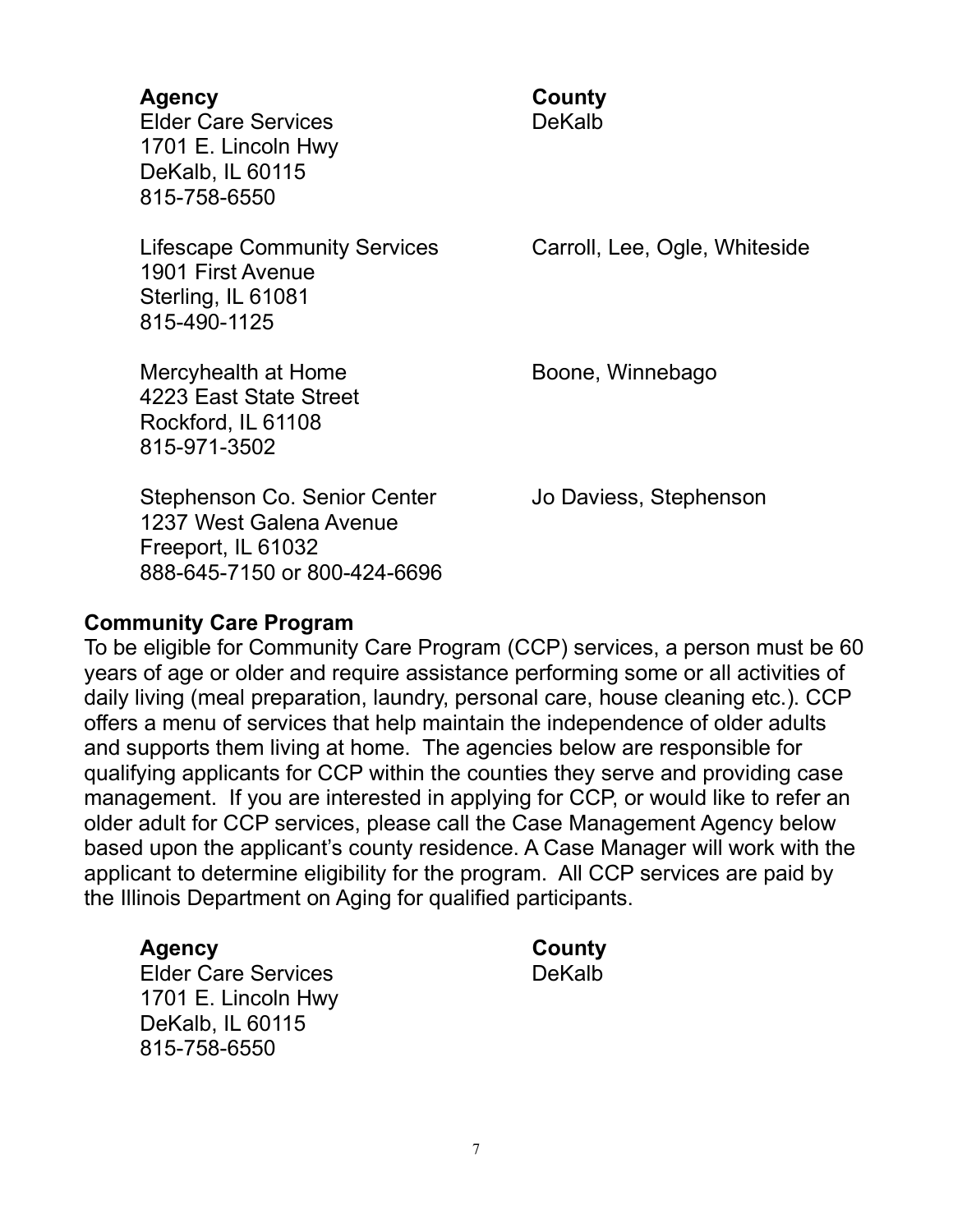206 E. Stephenson St. Freeport, IL 61032 815-235-9777 Aspen Counseling and Consulting **https://www.aspenbh.com** Family Counseling Services https://www.familycounselingrockford.org Insight Counseling Group https://insightcounseling.us KP Counseling **https://www.kpcounseling.com** Marianne Geiger Clinic of Psychiatric Care mariannegeigermd.com Mathers Clinic **Mathers Clinic** https://themathersclinic.com Restore Counseling & Recovery https://www.restorerockford.com The Center for Marriage & Family https://www.cmfcounseling.org Psychiatry (Rockford): Aspen Counseling and Consulting https://www.aspenbh.com Dr. Anthony D'Souza https://www.anthonydsouzamd.com Marianne Geiger Clinic of Psychiatric Care

# Counseling/Psychiatric Resource Information

Counseling Associates of Rockford

https://counselingassociatesofrockford.com

http://mariannegeigermd.com

Marianne Geiger, M.D., Clinic of Psychiatric Care

Rockford area clinics featuring complete psychiatric evaluations, medication management and psychotherapy services.

Rosecrance Ware Center

https://rosecrance.org/rosecrance-ware-center

http://mariannegeigermd.com Mathers Clinic **Mathers Clinic** https://themathersclinic.com

Stephenson Co. Senior Center Jo Daviess, Stephenson

Lifescape Community Services Carroll, Lee, Ogle, Whiteside 206 Dixon Ave. #1 Rock Falls, IL 61071 815-490-1125

Mercyhealth at Home Boone, Winnebago 4223 East State Street Rockford, IL 61108 815-971-3502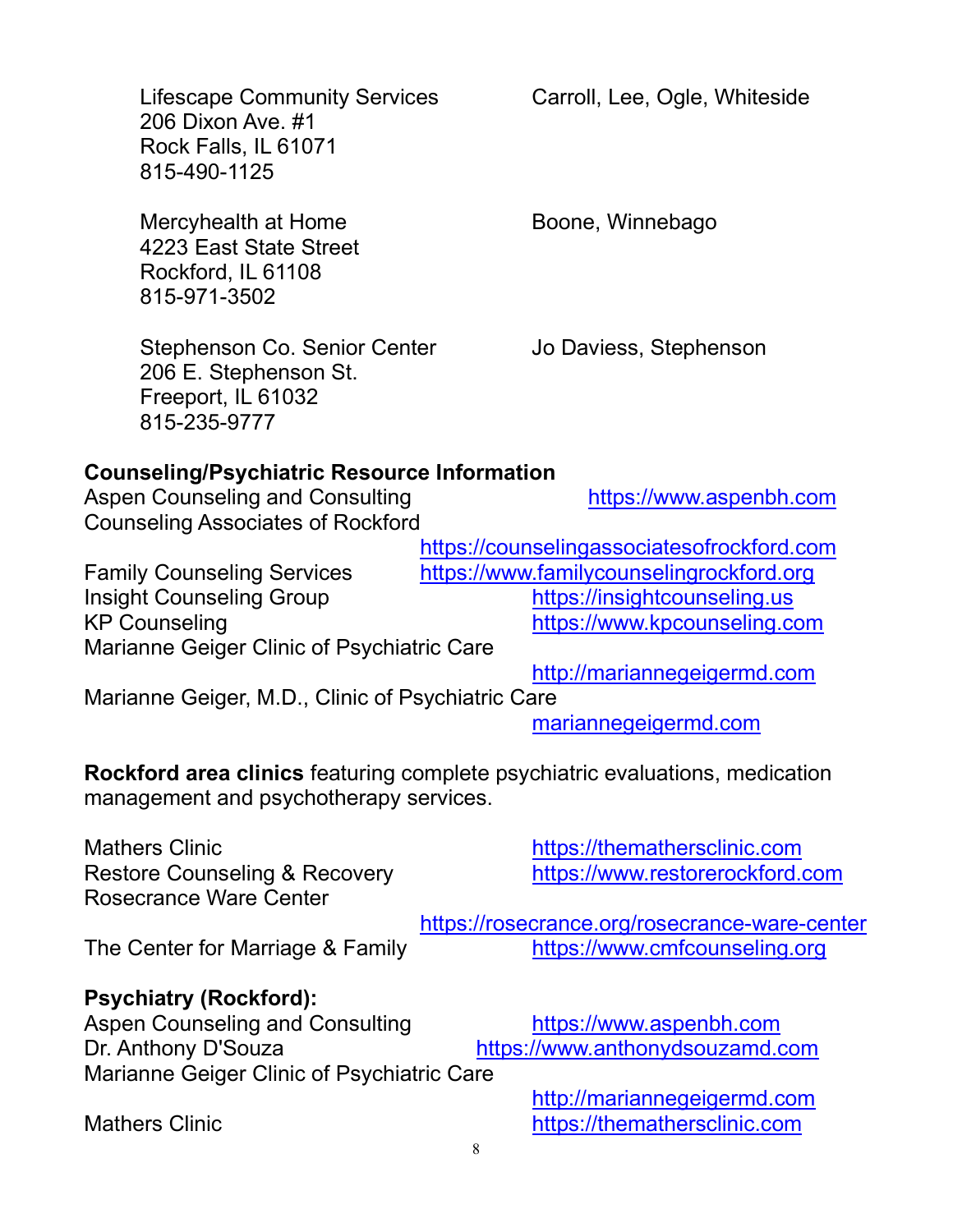Rockford Psychiatric Medical Clinic http://www.rockfordpsych.com UIC College of Medicine Psychiatric Services https://www.psych.uic.edu

# Counseling Surrounding Area:

Braden Counseling Center in Sycamore https://www.bradencenter.com/counseling-services-in-sycamoreillinois/?utm\_source=gmb&utm\_medium=organic Changes Counseling Center: Loves Park / Rochelle / Oregon http://changesplace.com https://www.changescounselingllc.com Family Counseling Services https://www.familycounselingrockford.org New Horizons Counseling Center https://www.newhorizonscounselingcenter.com Kayla Clayton, LCSW 815-708-7411 kaylaaclaytonlcsw@gmail.com Patricia J. Cox, LCSW https://www.healthgrades.com/providers/patricia-cox-27kh2 Rosecrance Belvidere Clinic https://rosecrance.org/rosecrance-belvidere-clinic Sinnisippi Centers – Dixon, Oregon, Rochelle, Sterling https://sinnissippi.org

# Drug Discounts

The Illinois Rx Buying Club was established to help lower the cost of medicines for Illinois seniors age 65 or older and persons with disabilities. This program provides discounts on all prescription drugs approved by the FDA. To join, you must fill out the Illinois Rx Buying Club application at https://www.rxresource.org/prescription-assistance/illinois-rx-buying-club.html or call 1-866-215-3462.

# Elder Abuse/Abuse in Later Life

# Elder Abuse

Elder abuse is defined as an intentional act or failure to act that causes a risk of harm to an adult, age 60 or older. Abuse can take many forms, the most prevalent examples being physical abuse, emotional abuse, sexual abuse, passive neglect, willful deprivation, confinement, and financial exploitation. The abuse may occur in the home at the hands of a loved one or trusted caregiver or can arise from maltreatment of those residing in long-term care facilities and assisted/supportive living facilities. In addition, through a form of self-neglect, an elderly individual may fail to provide for his own needs due to a lack of means, capacity, or ability to do so while continuing to remain in his or her own home.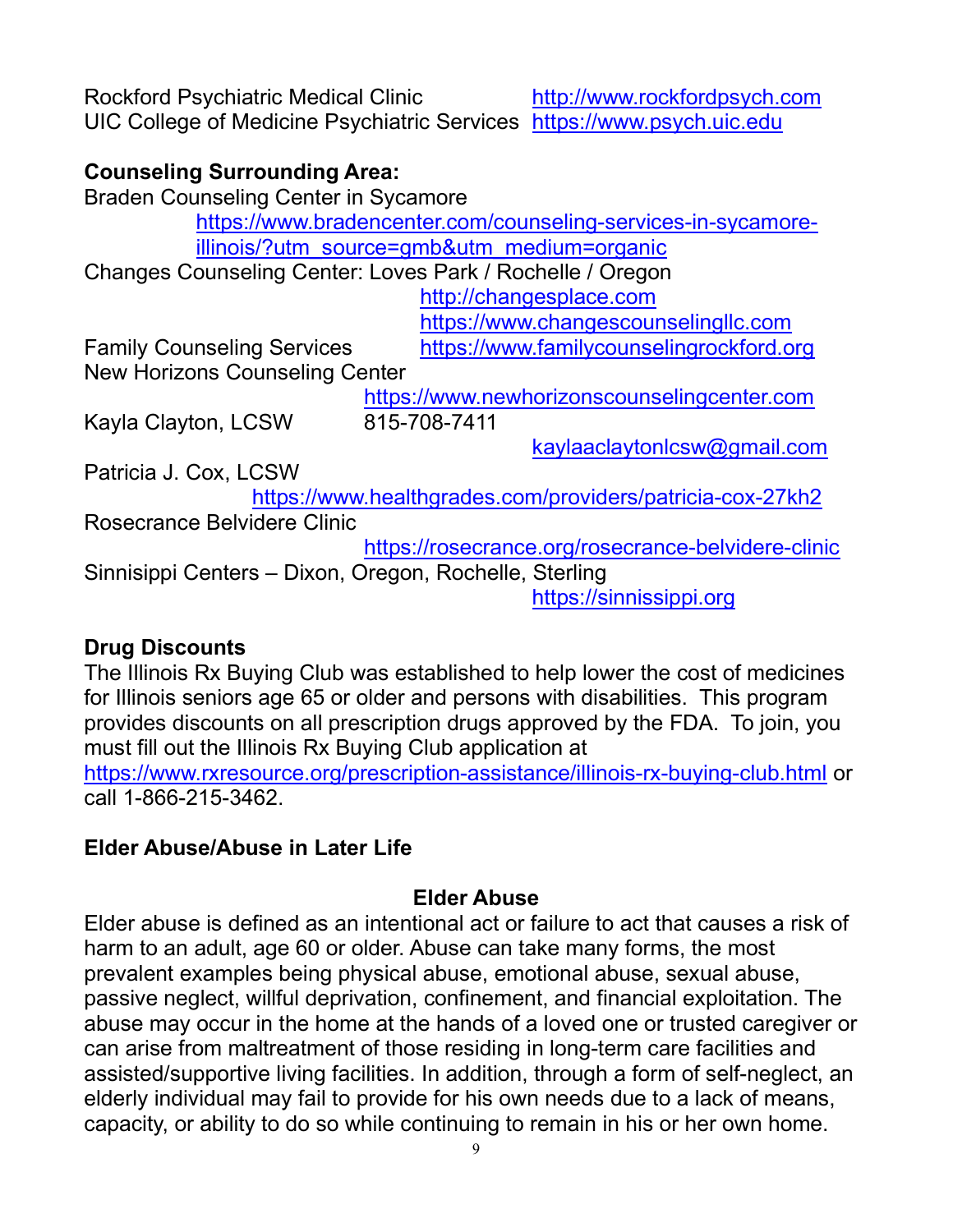Elder abuse can also be in the form of consumer fraud scams where vulnerable adults unknowingly give predators money or access to their finances, which can leave the vulnerable adult financially devastated.

Illinois Elder Abuse Task Force Report, 2020.

# Adult Protective Services

Adults age 60+ and adults with a disability age 18-59 may be at risk of abuse at the hands of family members or others close to them. Abuse may be physical (rough handling, slapping, hitting), emotional (insults, threats, calling names), financial (forced signing over of property or money), neglect (withholding food, medical care, basic necessities of life, social contact), forceful confinement or restraint, or sexual (forced sexual intimacy).

Many older adults who have been taken advantage of are afraid to make a report for fear of reprisal. They need someone to call for help on their behalf.

Anyone can call to make a report, and the caller can remain anonymous. Calls should be made to the Illinois Department on Aging at 1-866-800-1409 (inand out-of-state) 1-888-206-1327 (TTY) or to one of the following local agencies.

| <b>Agency</b><br><b>Elder Care Services</b><br>1701 E. Lincoln Hwy<br>DeKalb, IL 60115<br>815-758-6550               | County<br>DeKalb              |
|----------------------------------------------------------------------------------------------------------------------|-------------------------------|
| <b>Lifescape Community Services</b><br>1901 First Avenue<br>Sterling, IL 61081<br>815-490-1125                       | Carroll, Lee, Ogle, Whiteside |
| Mercyhealth at Home Adult Protective Services<br>4223 East State Street<br>Rockford, IL 61108<br>815-971-3502        | Boone, Winnebago              |
| <b>Stephenson Co. Senior Center</b><br>1237 West Galena Avenue<br>Freeport, IL 61032<br>888-645-7150 or 800-424-6696 | Jo Daviess, Stephenson        |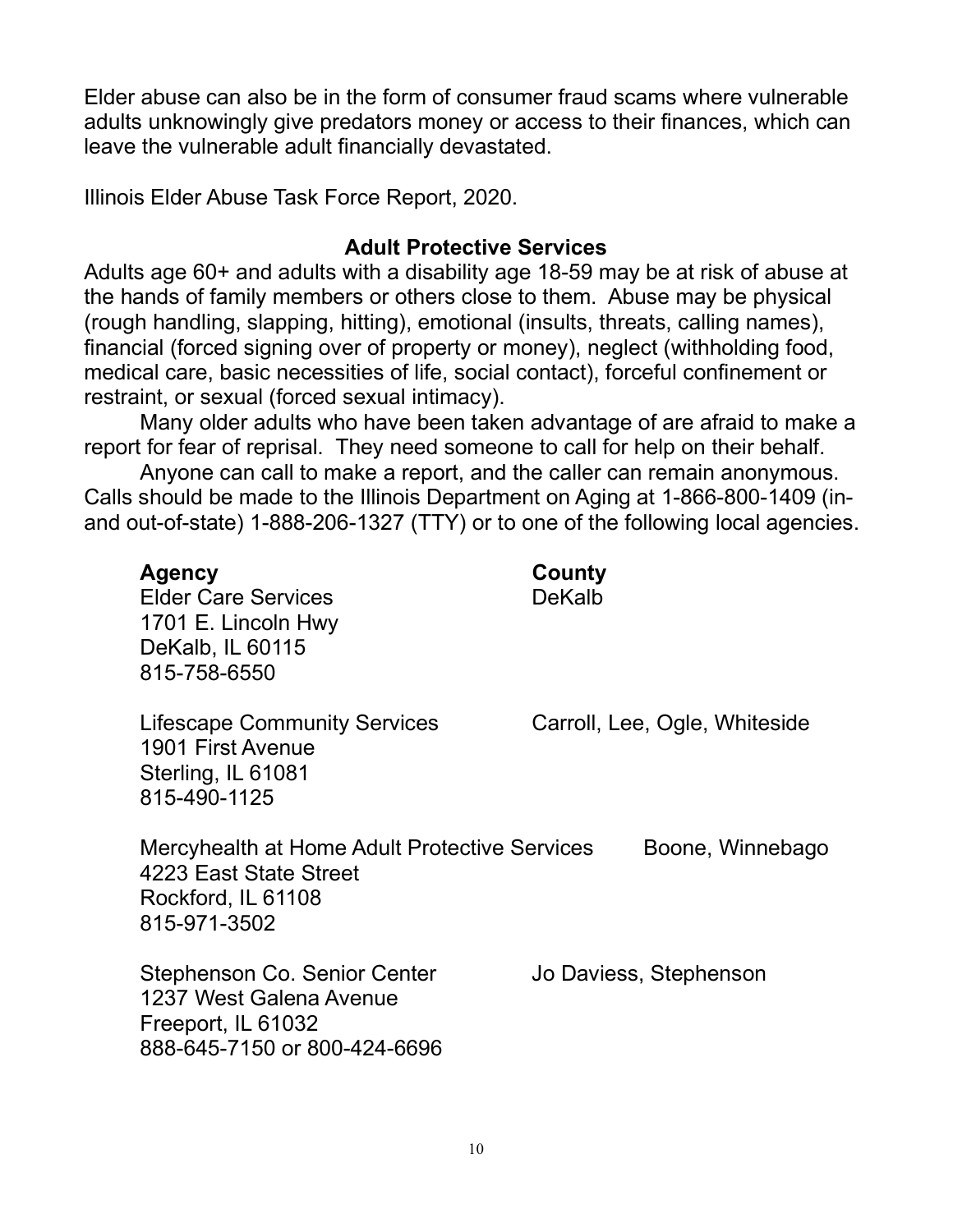# Abuse in Later Life

Abuse in Later Life is the segment of elder abuse that focuses specifically on those cases where the abuse is perpetrated by someone in an ongoing relationship (e.g., spouse, partner, family member, or caregiver) with the victim. Sexual abuse and stalking by an offender who is known to the victim or is a stranger is also included in the definition. The definition applies to older adults age 50+.

The National Clearinghouse on Abuse in Later Life https://www.ncall.us/

# Victim/Survivor Services

Advocates can offer a range of services that might include:

- Accompanying you to court
- Helping you fill out paperwork
- Helping you understand the civil or criminal process
- Providing information about available options.
- Providing support before, during and after court.

# Family Peace Center - 1-779-348-7600

Comprehensive services for survivors of domestic and sexual violence, child abuse, elder abuse and trafficking, including centralized intake, advocacy, orders of protection assistance, support groups and classes, referral to various other service providers in the community.

# Winnebago County Abuse in Later Life Program located at the Family Peace Center

Advocacy, order of protection assistance, support, groups, counseling, emergency assistance, and referrals for older adult survivors age 50 and over. Domestic Violence Assistance Center (DVAC) - 1-815-516-2440 Located in the Winnebago County Courthouse and can provide support for those seeking Orders of Protection.

# Remedies Renewing Lives – 24-hour Domestic Violence Hotline – 1-815-962-6102

24-hour emergency shelter, order of protection assistance, counseling, support and advocacy for victims of domestic violence.

# Rockford Sexual Assault Counseling (RSAC) - 24-hour hotline – 1-815-636-9811

Provides counseling, medical & legal advocacy services, prevention, and education.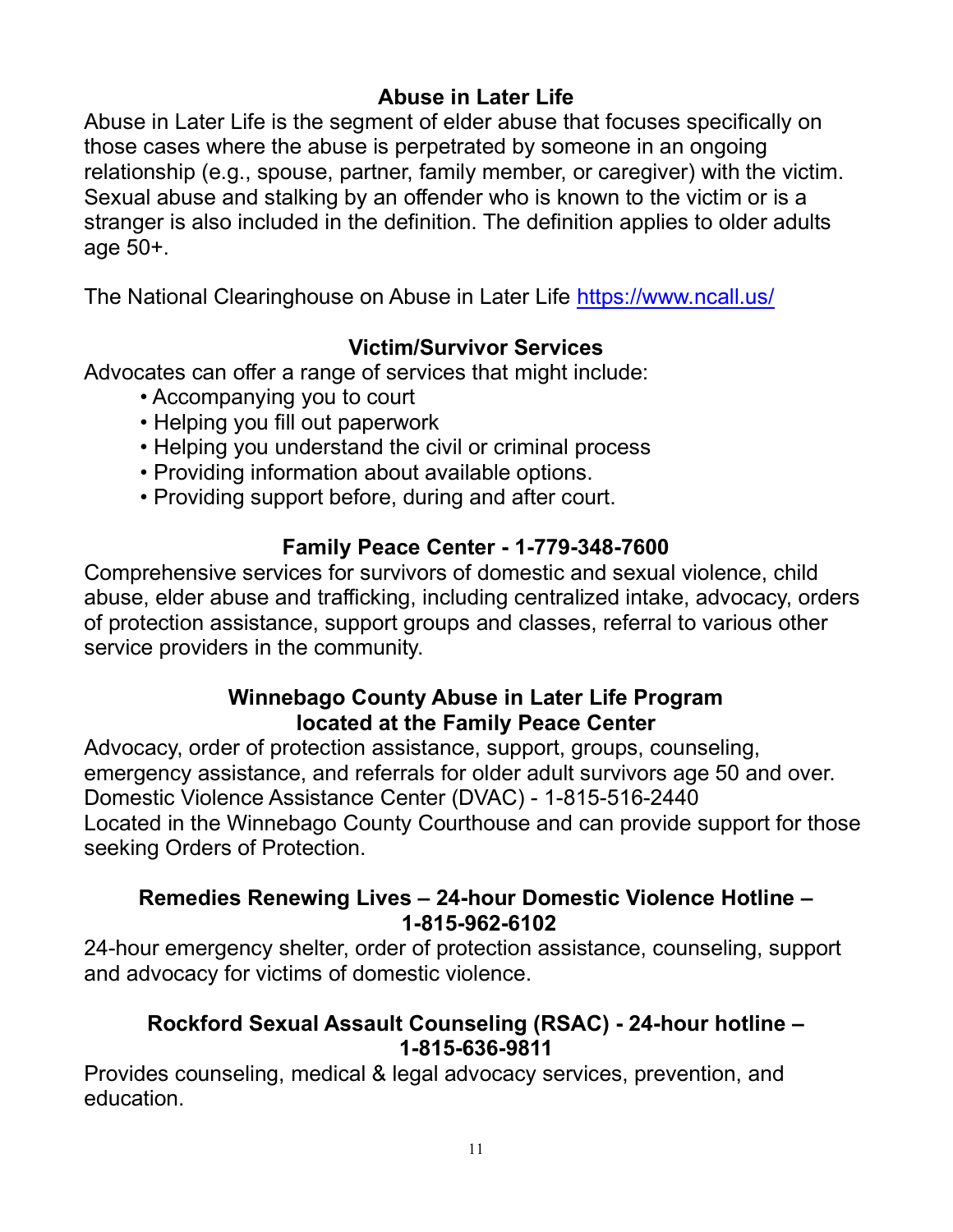# Elder Abuse (see Adult Protective Services)

# Employment

The Senior Community Service Employment Program is a federal program helping older workers (age 55 and older) return to the workforce. Staff place eligible individuals in training programs where they can update skills or develop new abilities. To qualify, individuals must have income below 125% of the federal poverty level. For more information call National Able Network at 312-994-4200.

# Home Delivered Meals (HDM)

Home delivered meals are nutritious meals delivered daily to homebound older adults. Each meal provides one-third of the Dietary Reference Intakes. Frozen meals can be requested for holidays and weekends. Sack lunches for the evening meal may also be requested. Special diet requirements can often be accommodated, and breakfast may be available. There is no charge for the meals; however, donations are encouraged.

# Older Americans Act Funded Providers

# Agency **County**

Lifescape Community Services Boone, Lee, Ogle, Winnebago 705 Kilburn Avenue Rockford, IL 61101 815-963-1609 or 800-779-1189

NICAA Senior Citizens' Services Carroll, Jo Daviess, Stephenson, (Golden Meals) and Whiteside 524 West Stephenson St. Freeport, IL 61032 815-232-8896

Voluntary Action Center (VAC) DeKalb 1606 Bethany Road Sycamore, IL 60178 815-758-3932

# Home Delivered Meals Independent Providers

Independent home delivered meal programs do not receive federal or state funding. They provide regular diet meals and may provide special diet requests such as low sodium, diabetic, restricted calorie, and others. A fee is required for service.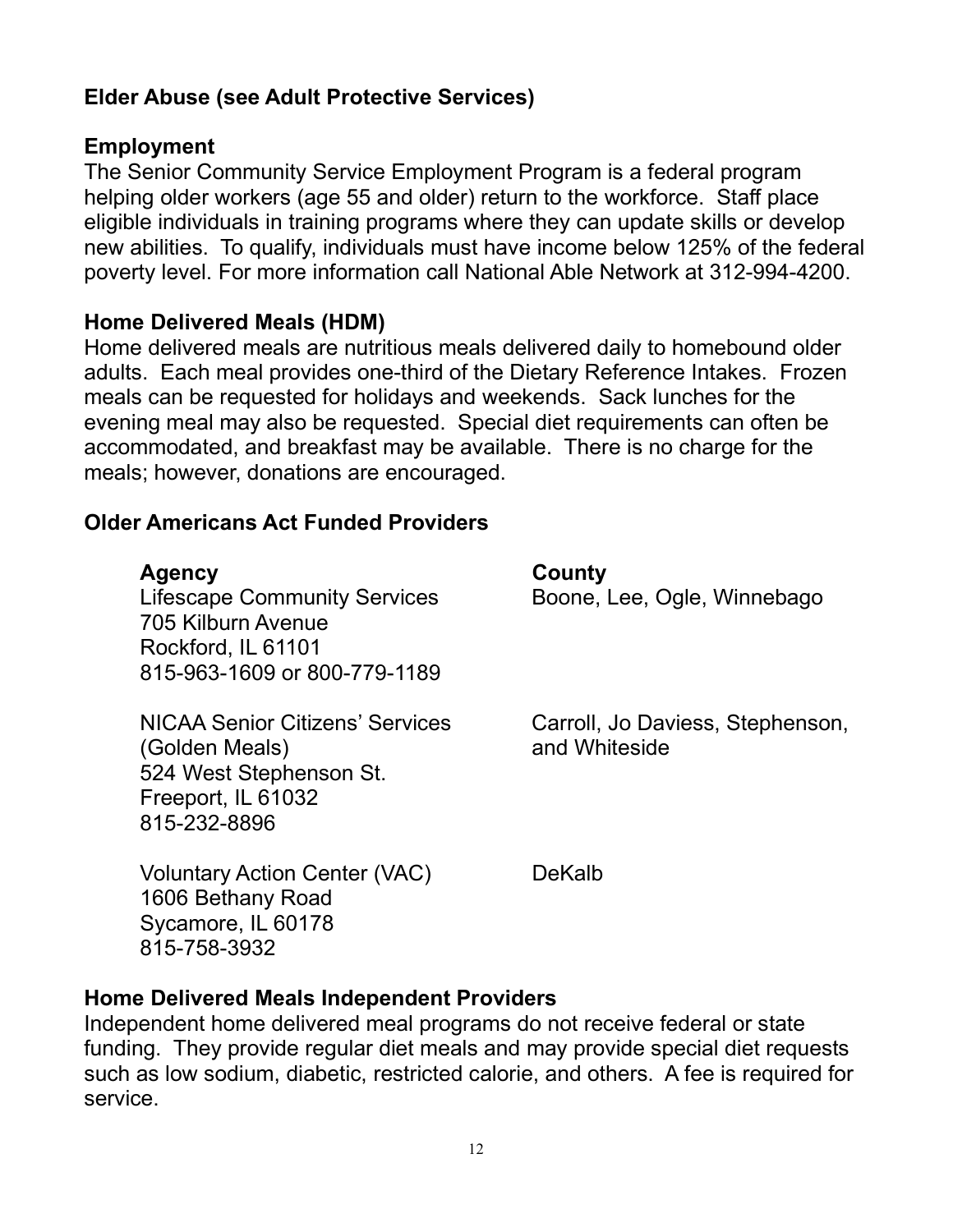# Agency City

Freeport Memorial Hospital Freeport 1045 West Stephenson Street Freeport, IL 61032 815-599-6352

Allure of Mount Carroll **Mullet Carroll** Mt. Carroll Mobile Meals 1006 North Lowden Rd. Mt. Carroll, IL 61053 815-244-7715

Dixon Meals on Wheels **Dixon** 403 E.  $1<sup>st</sup>$  Street Dixon, IL 61021 815-284-0333

# Home Owners Tax Assistance

# Senior Citizen Homestead Exemption

- Application may be made any time in the year owner turns 65 years old
- Reduces the taxable value by \$5,000
- Automatically renews provided senior still owns and occupies residence.

# Senior Citizen Assessment Freeze Homestead Exemption

- Requires January 1st occupancy for the year of application and the prior year. (ex: must have lived in home 1-1-20 and 1-1-21 for 2021 application)
- Requires the total household gross income of \$65,000 or less
- Requires annual renewal application
- Establishes "Base Year" and "Base Value" from first year of eligibility and\ reduces EAV by the difference between current assessment and "Base Value". No limit on Reduction. Only applies to owner occupied residences.
- Must be receiving the Senior Citizen Homestead Exemption

# Homestead Exemption for Persons with Disabilities

- Initial application requires proof of total disability. (i.e., a Physician's Statement, a Social Security Award Letter, or an Illinois Persons with Disability ID Card)
- Annual renewals are sent to properties currently receiving exemption
- Owner occupied homes only
- Reduces the EAV by \$2,000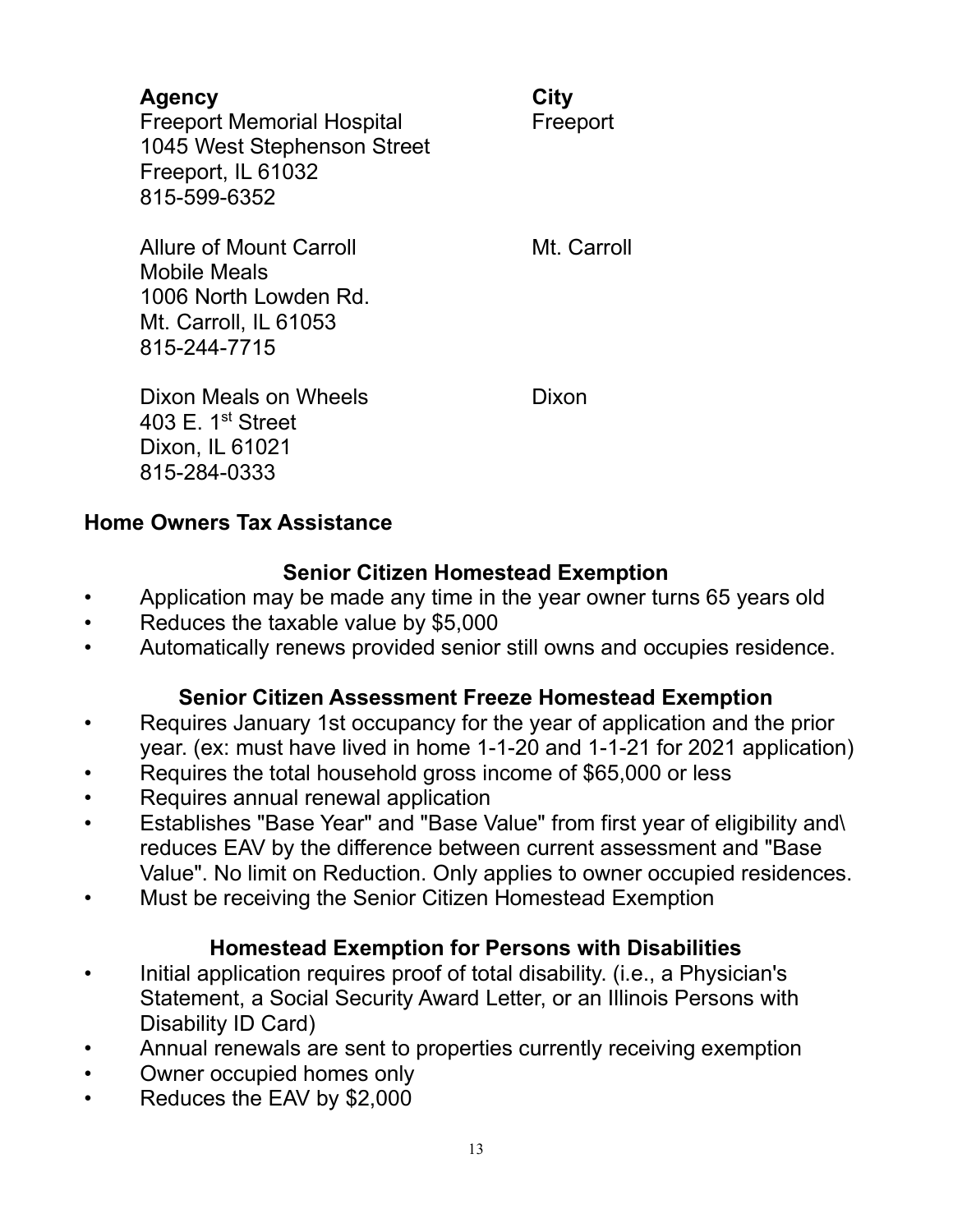# Standard Homestead Exemption for Veterans with Disabilities

- Disability must be a result of armed service
- Initial application requires proof and percentage of disability. (i.e., award letter from VA and DD 214 form)
- Annual renewals are sent to properties currently receiving exemption
- Owner occupied homes only
- If disability level is from 30% to 49% the reduction is \$2,500 EAV
- If disability level is from 50% to 69% the reduction is \$5,000 EAV
- If disability level is from 70% to 100% the property is exempt from property taxes
- Can be granted to "un-remarried surviving spouses"

# Property Tax Deferral

Persons 65 and over with a yearly income of \$55,000 or less may defer property tax payments. Taxes would be paid after the home is sold or when the taxpayer dies. Applications must be submitted before March 1st each year. Contact your County Treasurer for further information.

# **Housing**

See our housing guide at http://www.nwilaaa.org/niaaapublications.html

# Information & Assistance

Older adults and their caregivers are often unaware of the various benefits and services for which they may be eligible. Older Americans Act funds Information & Assistance sites educate seniors about services available in the community. Information and Assistance specialists act as a resource and advocate for seniors, linking them to such benefits and services as Benefits Access, public aid and many more. They also make home visits to homebound seniors needing help. For more information on resources available to you, contact the I&A provider in your county or the NIAAA office at 815-226-4901 or 800-542-8402.

# Boone County

Keen Age Center 2141 Henry Luckow Lane Belvidere, IL 61008 815-544-9893

# Carroll County

Carroll County Senior Services Organization 17612 E Benton St Mt. Carroll, IL 61053 815-244-1800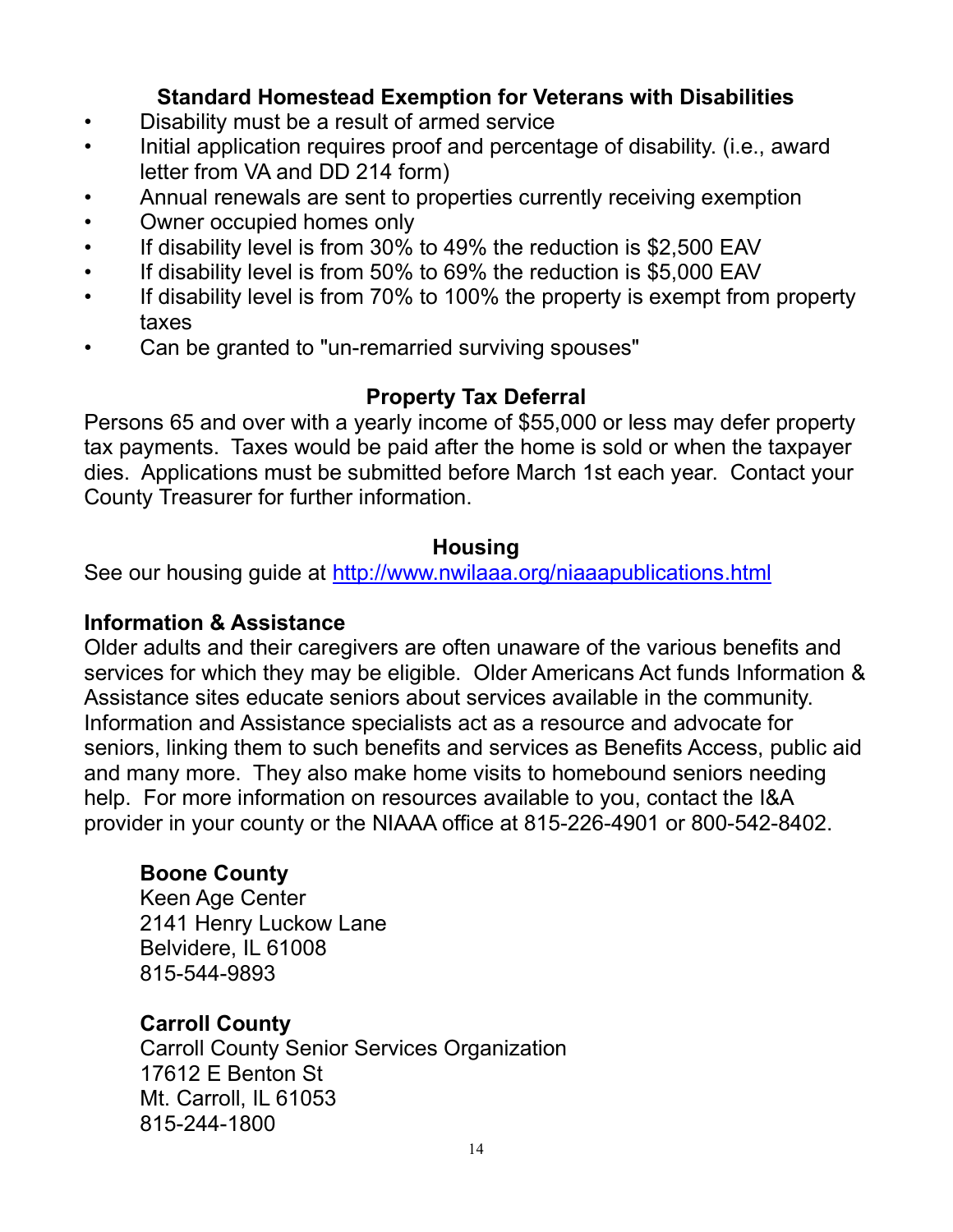# DeKalb County

Elder Care Services 1701 E. Lincoln Hwy DeKalb, IL 60115 815-758-6550

# Jo Daviess and Stephenson Counties

Senior Resource Center **Senior Resource Center** Jo Daviess County Location 206 E. Stephenson St. 600 Fillmore Street Freeport, IL. 61032. Hanover, IL. 61041

#### Lee County

Lee County Council on Aging 100 West 2nd Street Dixon, IL 61021 815-288-9236

# Ogle County

Rock River Center 810 S. 10th St. Oregon, IL 61061 815-732-3252 or 800-541-5479

#### Whiteside County

Whiteside Co. Senior Center 1207 West 9th Street Sterling, IL 61081 815-622-9230 or 888-622-9230

#### Winnebago County

Lifescape Community Services 705 Kilburn Avenue Rockford, IL 61101 815-963-1609

#### Legal Services

#### Prairie State Legal Services

This agency provides free civil legal representation and advice to adults age 60 and over on a range of matters such as abuse and exploitation, housing, Medicaid and Medicare payments, Supplemental Security Income, SNAP, Social

888-645-7150 or 888-645-7150 815-777-1316 or 888-645-7150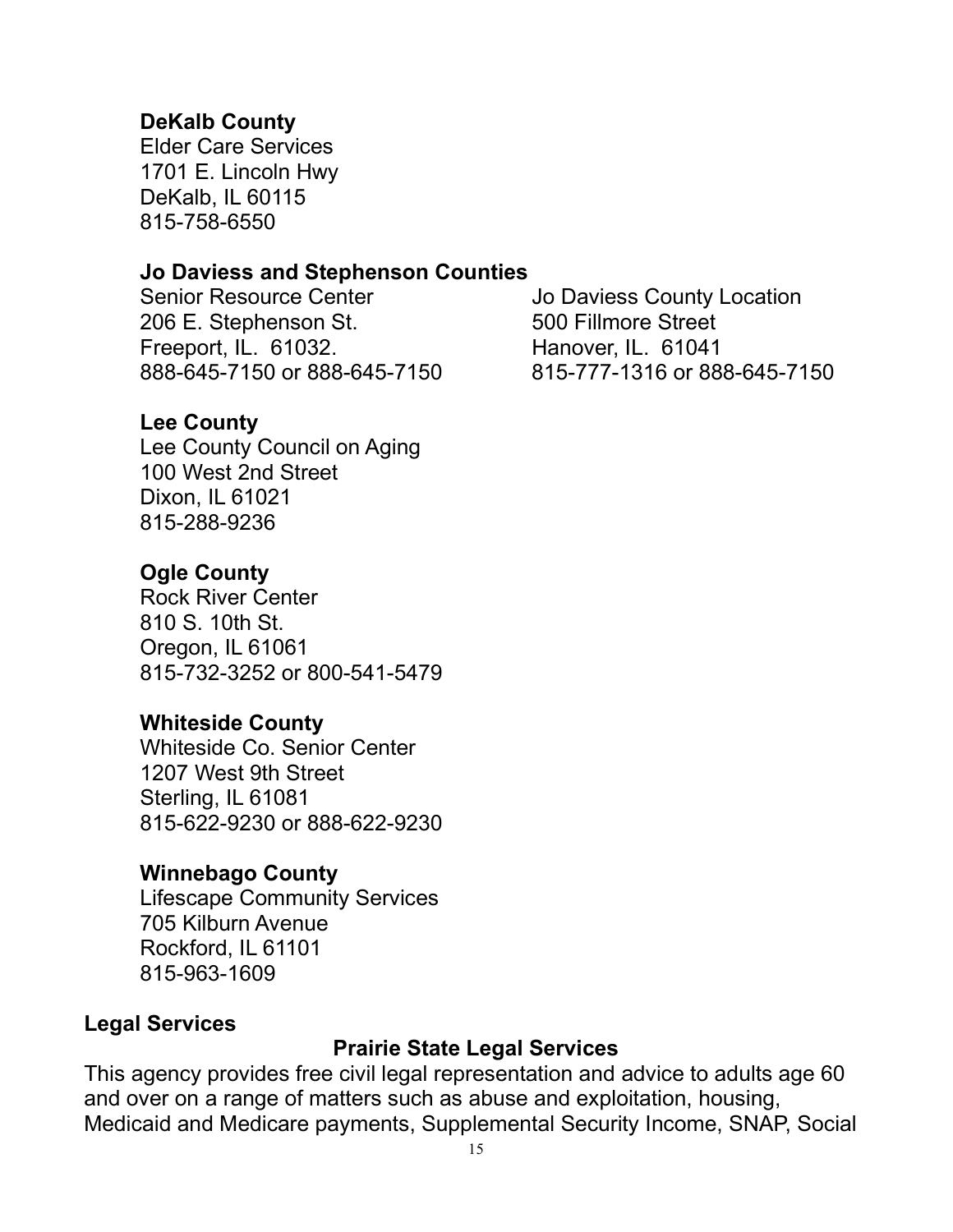Security, veterans' benefits, guardianship questions, nursing home questions, and financial problems of nursing home residents.

# Winnebago, Boone, Stephenson, Ogle, Carroll, & Jo Daviess Counties

Prairie State Legal Services 303 North Main Street, Suite 600 Rockford, IL 61103 Phone: 815-965-2902 Toll Free: 800-892-2985

# DeKalb County

Prairie State Legal Services 1024 West Main Street St. Charles, IL 60174 Phone: 630-232-9415 Toll Free: 800-942-4612

# Whiteside & Lee Counties

Prairie State Legal Services 1600 Fourth Avenue, Suite 200 Rock Island, IL 61201 Phone: 309-794-1328 Toll Free: 800-322-9804

Power of Attorney (POA): A written document granting another person ("agent") the authority to act on behalf of someone else ("principal"). There can be a POA for healthcare, finances, or both. The scope of the agent's authority is set forth under the written POA document; the agent's word that he or she possesses a POA should not be accepted unless and until he or she provides a copy of the written document. Although the agent under a property POA may have authority to access the principal's money, the money should be used ONLY for the principal's expenses. It is not for the agent's personal use.

"Any person dealing with an agent named in a copy of a document purporting to establish an agency may presume, in the absence of actual knowledge to the contrary, that the document purporting to establish the agency was validly executed, that the agency was validly established, that the named principal was competent at the time of execution, and that, at the time of reliance, the named principal is alive, the agency was validly established and has not terminated or been amended, the relevant powers of the named agent were properly and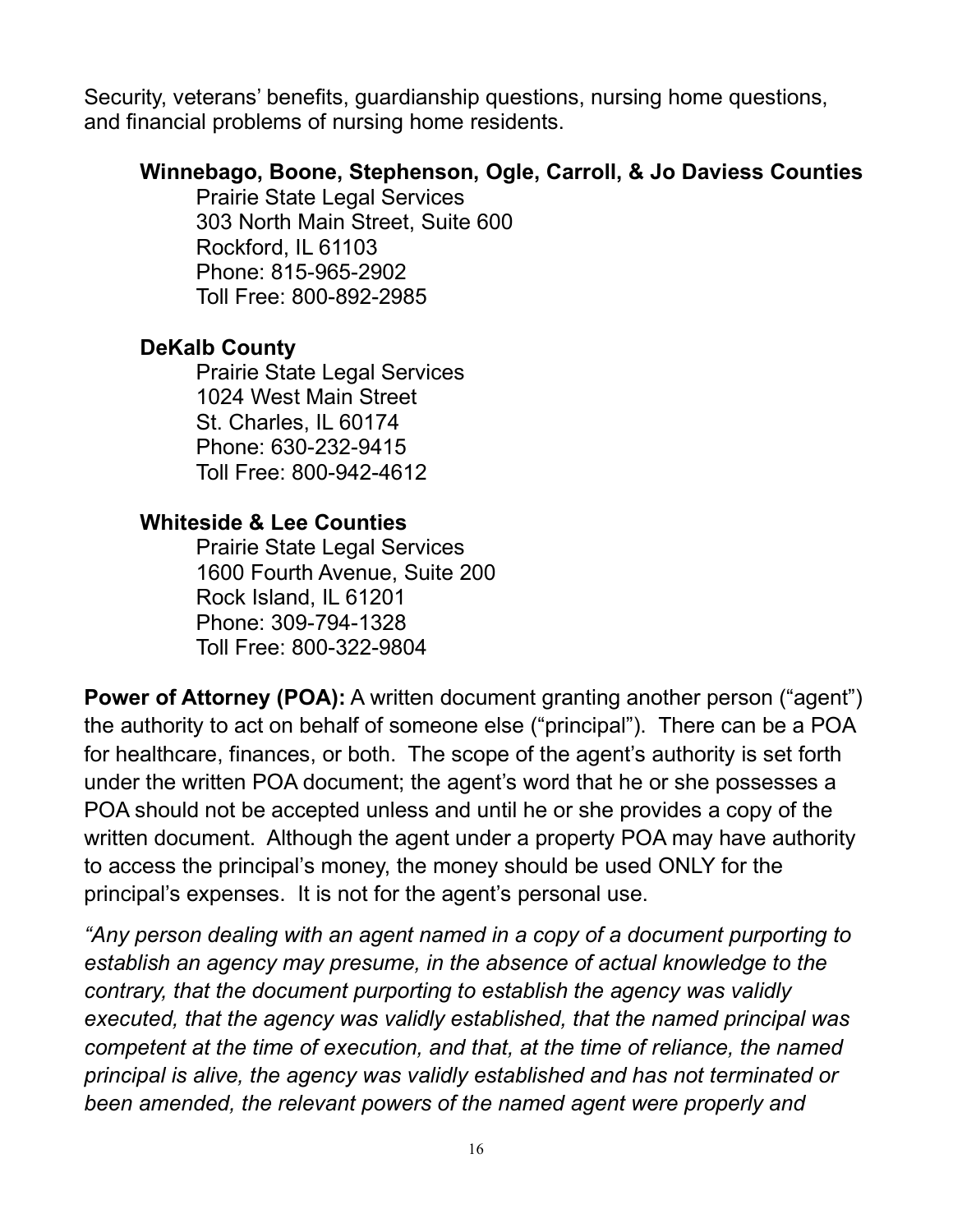validly granted and have not terminated or been amended, and the acts of the named agent conform to the standards of this Act. No person relying on a copy of a document purporting to establish an agency shall be required to see to the application of any property delivered to or controlled by the named agent or to question the authority of the named agent." (755 ILCS 45/2-8(c))

If there are reasonable doubts concerning the statutory presumption, competent legal advice should be sought.

Guardianship: Probate court may appoint someone to make personal and/or financial decisions for persons with mental or physical disabilities if the Court determines that the person is unable to make responsible decisions for his or her personal care or finances because of his or her disability. The Guardian has a duty to manage the disabled person's care and assets, subject to periodic monitoring by the Court.

# Illinois Guardianship and Advocacy Commission -1-866-274-8023, Statewide TTY: 1-866-333-3362 Rockford Regional Office 1-815-987-7657

The Commission serves the needs of incapacitated adults, through its Office of State Guardian and all other persons with disabilities through the Human Rights Authority and the Legal Advocacy Service.

# Illinois Guardianship Association – 1-312-458-9867

Provides for the exchange of ideas, education and communication between groups and individuals interested in providing or furthering adult guardianship services, or alternative protective services to those in need of such services in Illinois.

# LIHEAP

The Low-Income Home Energy Assistance Program (LIHEAP) helps low-income households pay their heating bills. Eligibility for the program is based upon income. Contact your local Community Action Agency for Winnebago and Boone Counties – call 844-710-6919. Currently the maximum qualifying income for a 1 person household is \$2,147/month – 2 person household is \$2,903/month for program year 2022.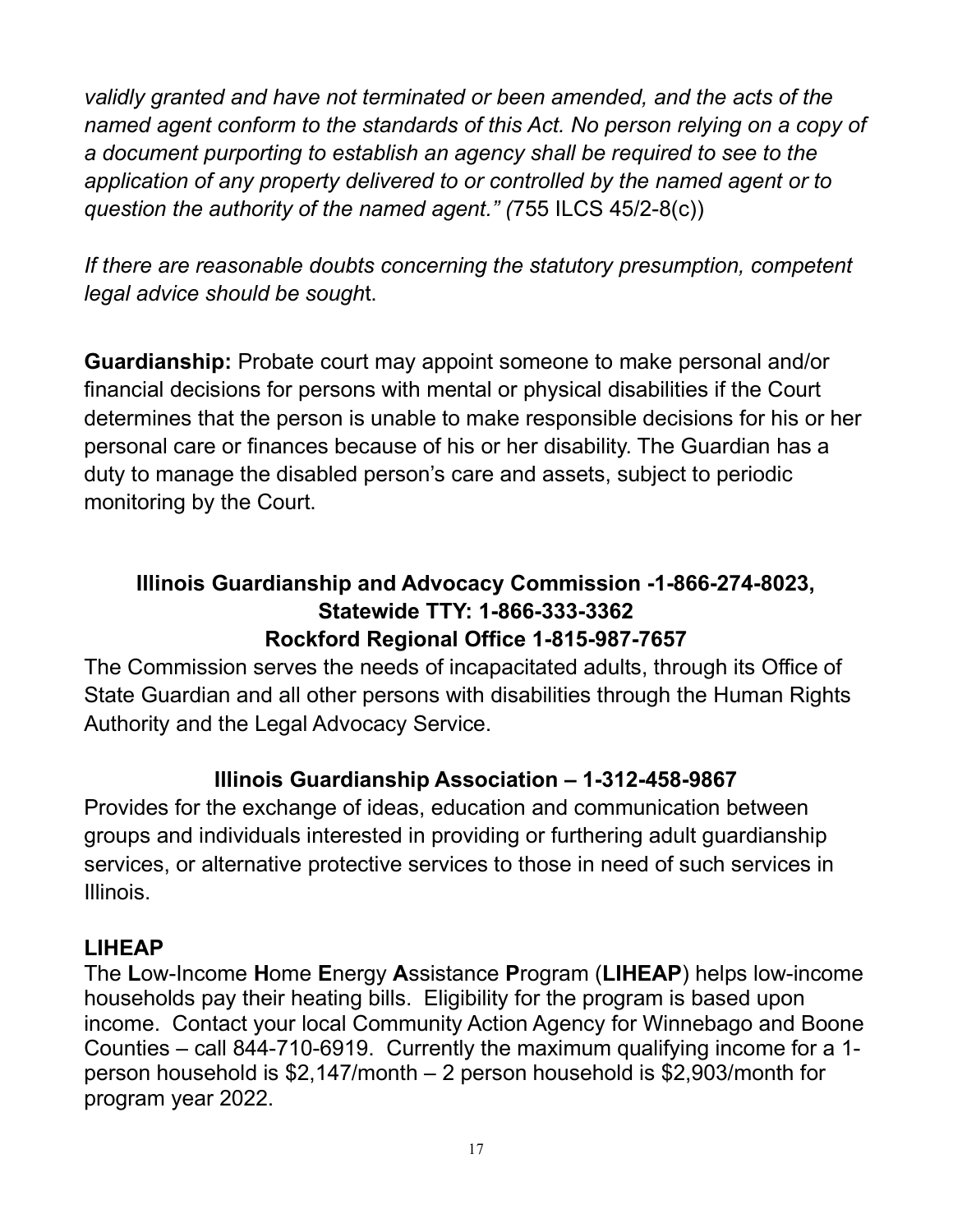# Weatherization

The Illinois Home Weatherization Assistance Program provides free assistance to eligible home owners in making their homes or apartments more energy efficient. Eligibility is based upon income, and uses the LIHEAP application.

# Long-Term Care Ombudsman program

The Long-Term Care Ombudsman Program protects and improves the quality of care and quality of life for residents of long-term care facilities (including licensed assisted supportive living facilities, and intermediate care facilities for the intellectually or developmentally disabled). Trained and certified ombudsmen regularly visit long-term care facilities, monitor conditions and care, and provide a voice for vulnerable residents who otherwise may have no one to speak for them. Long Term Care Ombudsmen make every reasonable effort to assist, empower, represent, and intervene on behalf of the resident. Ombudsman work is directed by the resident.

The concerns and problems addressed are not limited to care issues, but include Medicaid, Medicare, family problems, guardianship issues and many other issues that confront long term care facility residents.

Anyone can contact the ombudsman program for information and to make a referral, including long-term care facility residents, friends, relatives, administrators, employees, or other concerned citizens.

# Boone, Carroll, DeKalb, Jo Daviess, Lee, Ogle, Stephenson, Whiteside and Winnebago Counties

Catholic Charities LTC Ombudsman Program 431 S. Phelps Ave, Suite 607 Rockford, IL 61108 Phone: 815-316-0040 or toll free at 800-369-0895 E-mail: CCOmbudsmanInfo@RockfordDiocese.org

# Medicare

This medical program is available to adults 65 and older and certain other qualified persons. Medicare benefits consist of Parts A, and B. Part A covers hospitalization, stays in skilled nursing facilities, some home health services and hospice care. Part A is free to individuals covered by Social Security. Part B covers doctors' services, home health care and various medical services and supplies not covered by the hospital insurance part of Medicare. Part B also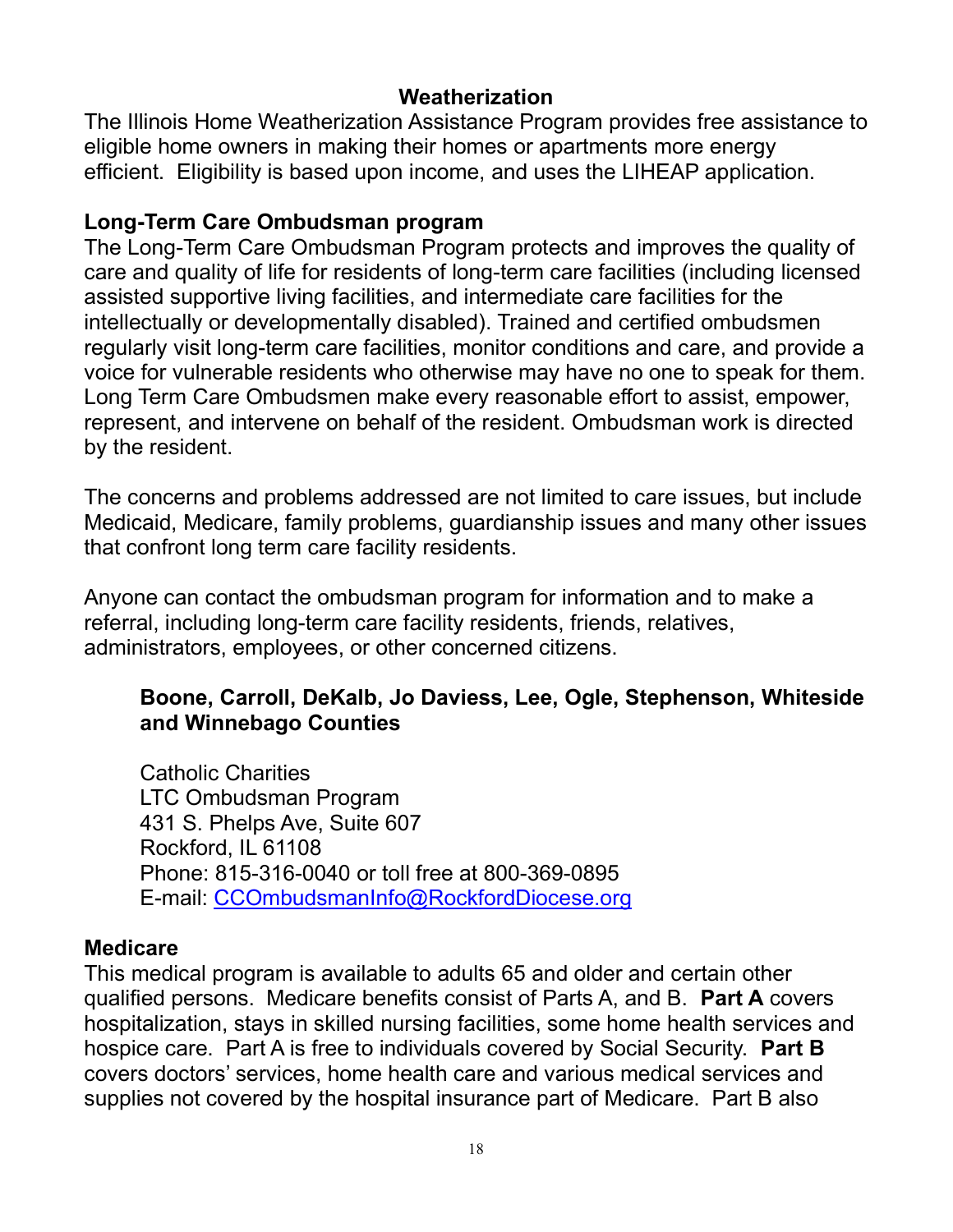covers many annual screenings. The Part B premium increases as income increases and Part B annual deductible may change annually.

# Medicare Part D

Medicare prescription drug plans are available for anyone with Medicare, regardless of income or age. There are many different drug plans available in Illinois. These drug plans are approved by Medicare, but administered by private companies.

For more information about Medicare Part D, and to enroll, please see Medicare.gov

# "Extra Help" for Out-of-Pocket Costs

Social Security will assist lower income individuals with some of their Part D plan out-of-pocket costs (premiums, deductibles, co-pays, etc.). This benefit is called "Extra Help" To see if you qualify, see socialsecurity.gov

Individuals who receive Medicaid, SSI, QMB or SLIB will automatically receive the "Extra Help" benefit without having to apply. "Extra Help" applications are available at NIAAA, the Social Security Office, and other agencies serving seniors. It is also available online at socialsecurity.gov

# Department of Human Services

# Aid to the Aged, Blind and Disabled (AABD)

AABD is a State program which provides cash assistance to low income individuals. AABD complements the Supplemental Security Income (SSI) program (see SSI program information). AABD recipients are also eligible for medical assistance under the Medicaid and Food Stamp programs (see Medicaid and Food Stamp Program information).

An individual must be at least age 65 or blind or disabled to be eligible for AABD. Income and asset guidelines must also be met. Eligibility and amount of monthly checks are determined on a case-by-case basis.

# **Medicaid**

Medicaid is a medical program administered by the Department of Human Services. The program covers some medical charges not covered by Medicare. Covered charges include basic inpatient and outpatient medical services and various additional services. Apply at your local Department of Human Services.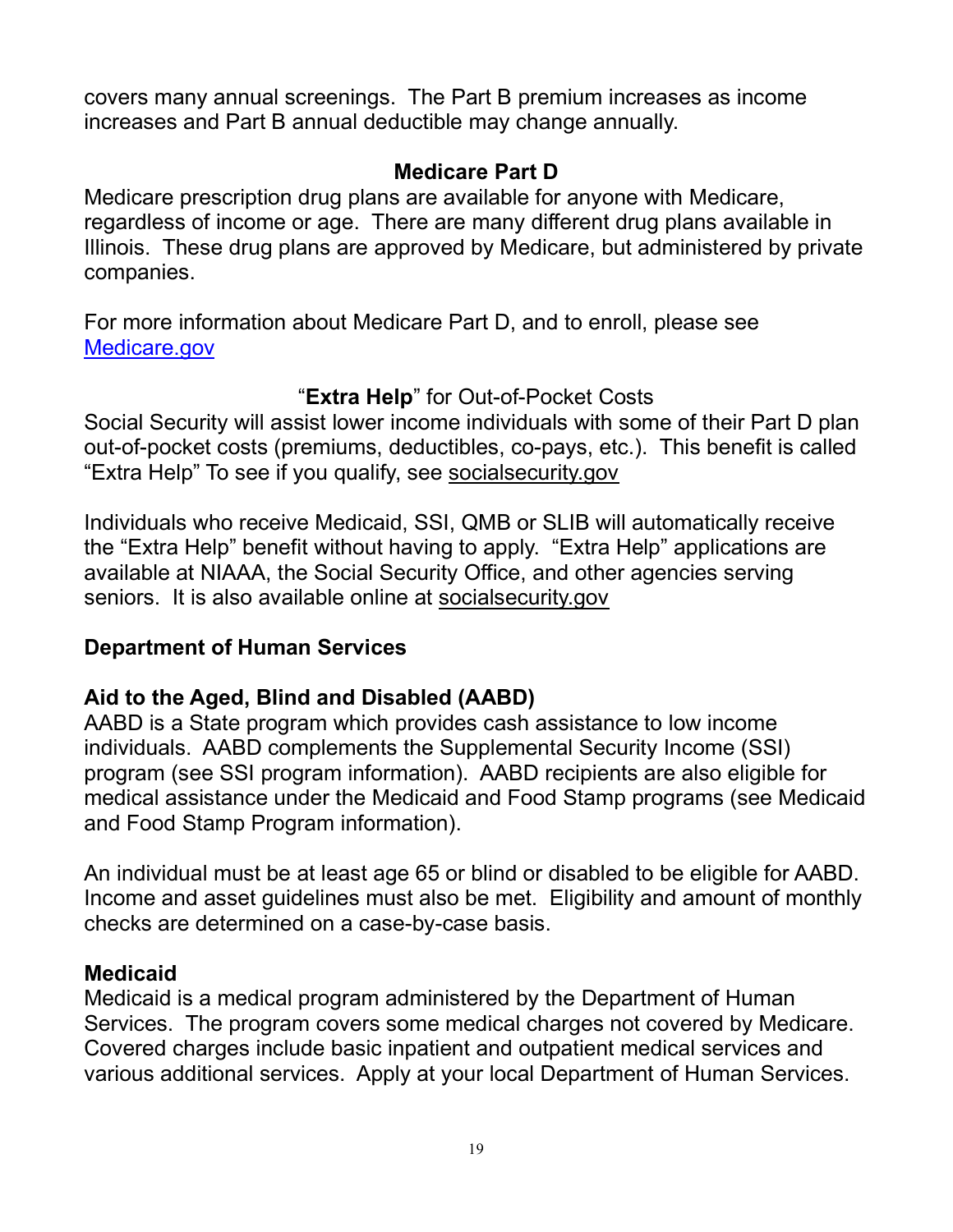# Qualified Medicare Beneficiary (QMB)

QMB pays Medicare premiums, deductibles, and co-insurances. Apply at your local Department of Human Services office or I&A site. Call for eligibility requirements.

# Specified Low-Income Medicare Beneficiary (SLMB)

SLMB pays for the Medicare Part B premium. Apply at your local Department of Human Services office or I&A site. Call for eligibility requirements.

# Qualified Individual (QI)

QI pays for the monthly Medicare Part B premium (similar to SLMB). While SLMB recipients receive Medicaid, QI participants have a "spend-down." Persons enrolled in spend-down are not considered eligible for Medicaid. Contact your local Department of Human Services or I&A site.

# SNAP/ Food Stamp Program

The Food Stamp program helps people with low income increase their food purchasing dollars. To qualify you must meet the eligibility requirements. Apply at your local Department of Human Services.

- Assets of less than \$2,000 per household with one person over 60.
- Monthly income limits are 200% of the poverty level. Household income may be higher for certain elderly and people with disabilities.

# Estate Recovery

The Illinois Department of Human Services may place a lien against any real estate owned by someone receiving Medicaid benefits. The claim will only be enforced after the death of the recipient or a surviving spouse and only when there is no surviving child under age 21, blind or permanently and totally disabled living in the home. Under certain circumstances, familial caregivers who lived with and provided care to a Medicaid recipient may be able to keep the home. Also, the caregiver had to have lived in the home with the person for at least two consecutive years with no interruption (i.e., nursing home stays).

For more information, contact your local Prairie State Legal Services office.

NOTE: The state will not put a lien on the estate of someone who only receives QMB, SLIB or Ql-1 Benefits.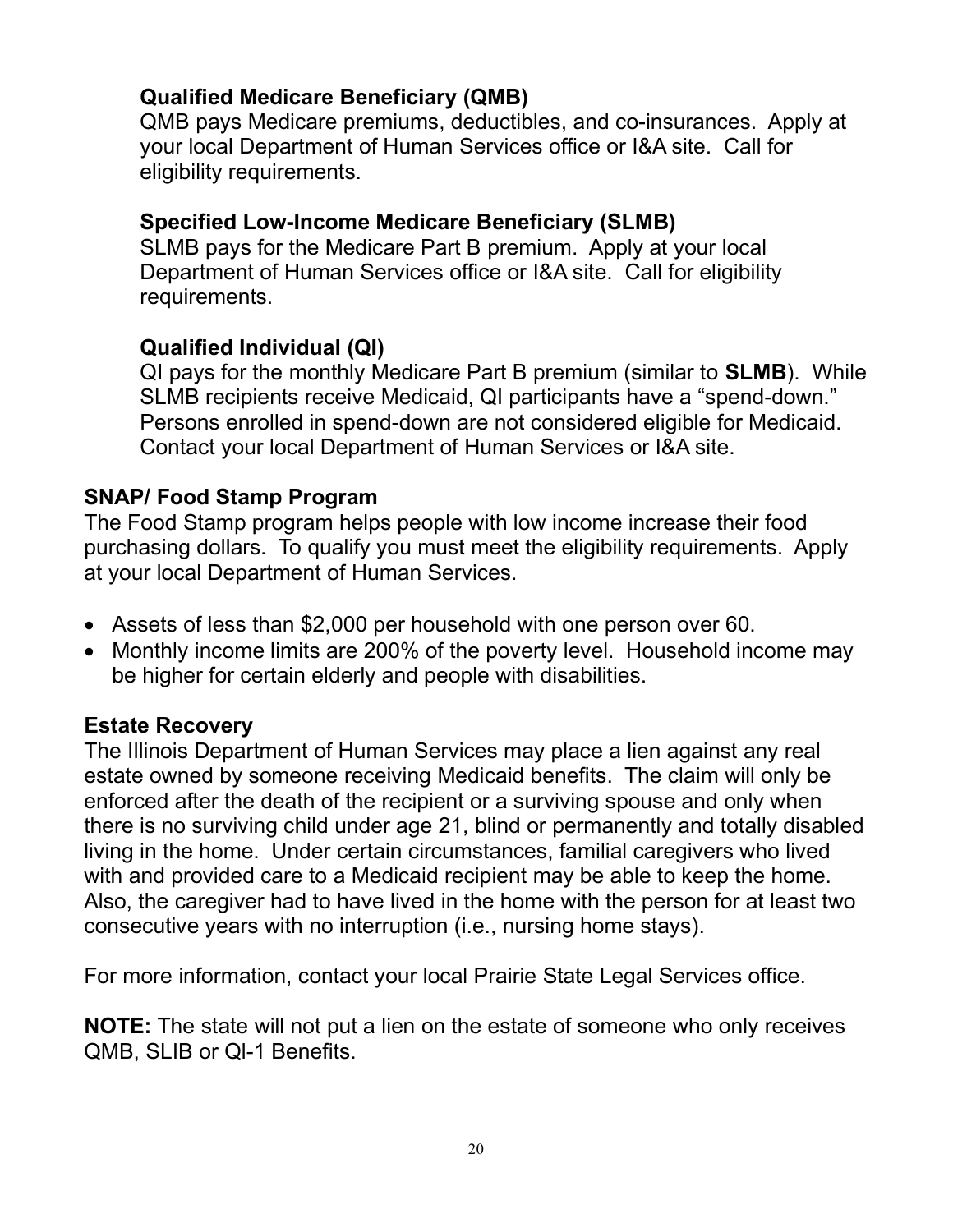# Department of Human Services

| <b>DeKalb</b>                     | 1629 Afton Road<br>Sycamore, IL 60178<br>815-895-8667       |
|-----------------------------------|-------------------------------------------------------------|
| Ogle & Lee                        | 1001 Pines Rd.<br>Oregon, IL 61061<br>815-732-2166          |
| Stephenson &<br><b>Jo Daviess</b> | 1631 S. Galena Avenue<br>Freeport, IL 61032<br>815-232-6121 |
| <b>Whiteside &amp;</b><br>Carroll | 2605 Woodlawn Road<br>Sterling, IL 61081<br>815-632-4045    |
| Winnebago &<br><b>Boone</b>       | 171 Executive Parkway<br>Rockford, IL 61107<br>815-987-7620 |

Open door policy allows you to go to any DHS office, in your state, to apply for benefits.

# Senior Dining

Congregate meals are provided as part of a nutrition program administered by the Illinois Department on Aging under authority and funding of the Older Americans Act. Full cost of meal is made known as a suggested donation amount. Meals are served to eligible persons regardless of their willingness or ability to make a donation. Meals at dining sites are available to anyone age 60 or older and to their spouses regardless of age if the eligible spouse participates in the program. Meals may also be made available to a person with a disability at a dining site located in a senior housing facility in which the person with a disability resides. Persons with disabilities, regardless of age, who reside at home with a person over age 60 and accompany the older person to the meal site are also eligible. Reservations are recommended at senior dining sites.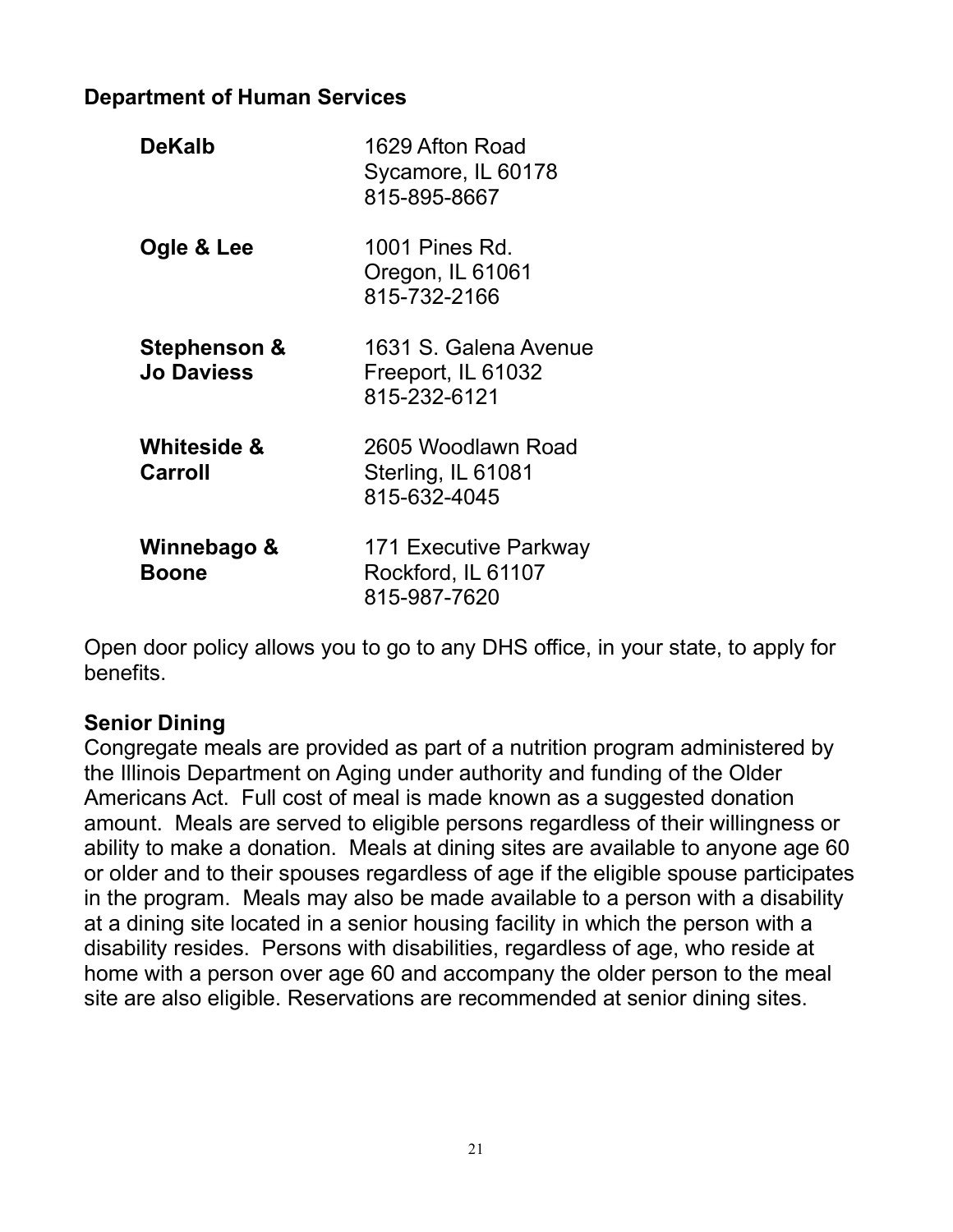# Boone County

Keenage Center 2141 Henry Luckow Lane Belvidere IL 61008

Ned' Restaurant 2132 Rt 20 Belvidere IL 61008 (Site serves breakfast and lunch)

# Carroll County

Savanna Table 411 Main St. Savanna, Illinois 61074 815-273-4875

# DeKalb County

DeKalb Senior Center 330 Grove St. DeKalb, IL 60115 815-758-1678

Fox Valley Community Services 1406 Suydam Road Sandwich, IL 60548 815-787-6219

Taylor Street Plaza (Mon.-Sat.) 507 East Taylor St. DeKalb, IL 60115 815-758-1678

Meal sites at DeKalb Senior Center and Taylor Street Plaza are operating as congregate pick-up sites and the site at DeKalb Senior Center is temporarily closed because of covid.

#### Lee County

Amboy Community Center 280 W Wasson Road Amboy IL 61310

Lee County Council on Aging 100 W 2nd St Dixon IL 61021 (dining room is temporary closed due to staffing)

# Ogle County

Hub City Senior Center 401 Cherry St Rochelle, IL 61068

Rock River Center 810 S 10th St Oregon IL 61061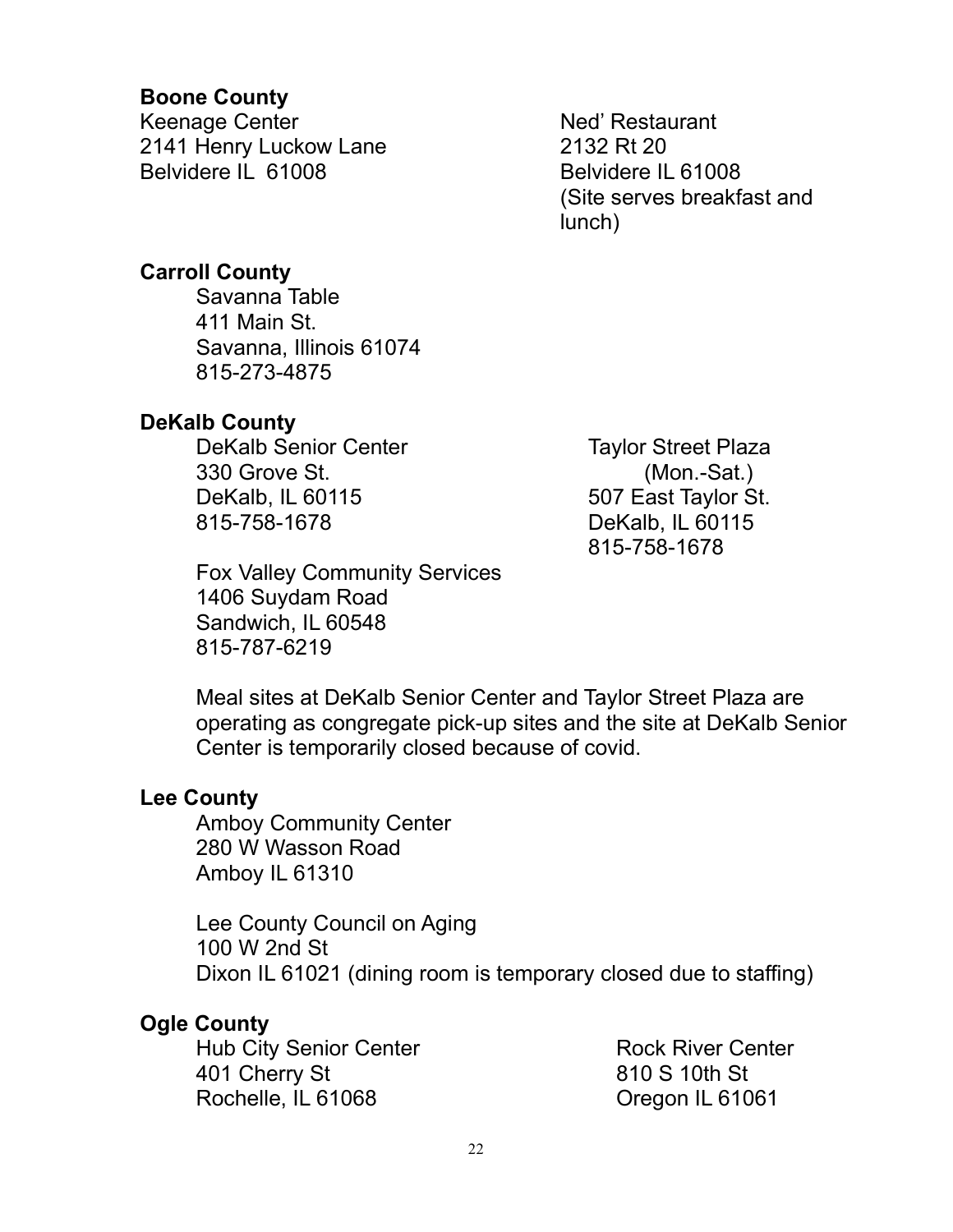#### Stephenson County

Freeport Golden Meals 524 W. Stephenson St Freeport, Illinois 61032 815-232-8896

Lincoln Towers - Senior Housing 320 N. Park Blvd Freeport, Illinois 61032 815-235-3474

Salvation Army 106 W. Exchange St. Freeport, Illinois 61032 815-235 7639

Willow Park Apartments - Senior Housing 300 N. Park Blvd. Freeport, Illinois 61032 815-235-6060

Meadow Ridge Apartments - Senior Housing 1731 Hance Dr. Freeport, Illinois 61032 815-233-9253

# Whiteside County

Civic Plaza1- Housing Whiteside County Senior Center 1113 5th Ave 1207 W. 9th St. Rockfalls, Illinois 61071 Sterling, Illinois 61081 815-625-5558 815-622-9230

Golden Meals 11 903 W. Rockfalls Rd. Rockfalls, Illinois 61071 815-626-4442

# Winnebago County

GPAC Center 400 heart Blvd Loves Park IL 61111

Nancy Diner 109 Benton St Winnebago, IL 61088 (Site serves breakfast and)

Skyrise Apartments 841 North Main Street Rockford, IL 61103 815-964-7307

Valley View Apartments 3303 East State Street Rockford, IL 61109 815-399-4198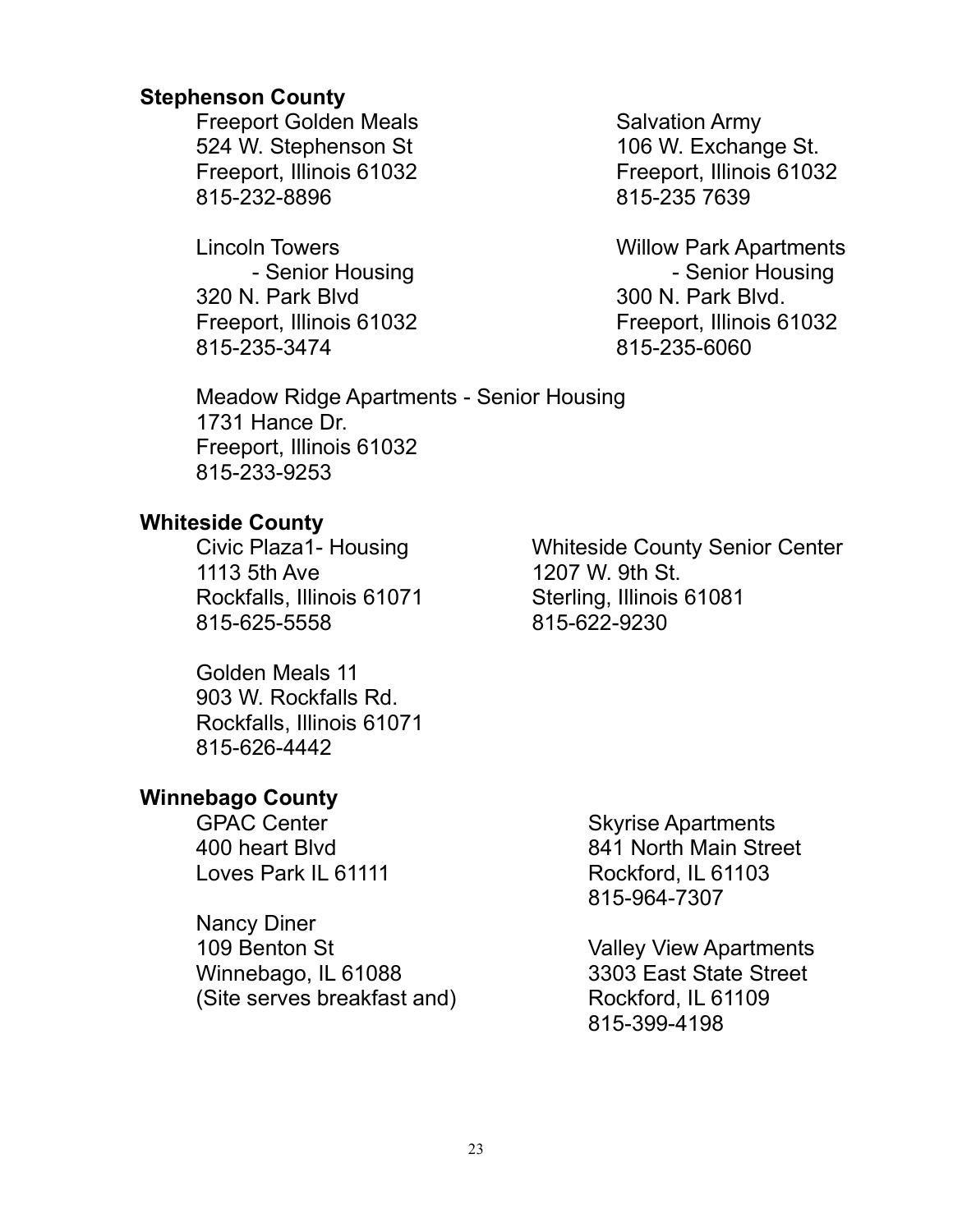# Senior Centers

Senior Centers offer a wide variety of programs of interest to seniors in their area, including social events such as parties, card games and outings; educational programs on topics such as health, nutrition, current events and special interests; recreational programs such as golf leagues and exercise classes; congregate meal programs; arts and crafts; and numerous other activities of interest to the participants.

Senior Centers also offer many opportunities for volunteering. In various centers, volunteers provide transportation for seniors, helps with programming, assist in office projects and perform as volunteer coordinators of programs and services.

# SHIP

The Senior Health Insurance Program (SHIP) is sponsored by the Illinois Department on Aging. SHIP provides free assistance to persons who have problems or questions about their health insurance. Trained SHIP volunteers answer questions on health insurance benefits and coverage, particularly Medicare, Medicare supplements, and long-term insurance.

# Social Security Administration

# Social Security

Social Security provides monthly payments to retired or disabled workers, their spouses, dependent children, widows, widowers and divorced spouses. Eligibility and the amount of monthly payment are dependent on a worker's record of earnings. Application for Social Security should be made 3 months before the date when benefits are expected to begin. Apply at the nearest Social Security office.

# Supplemental Security Income

Supplemental Security Income (SSI) provides a minimum income for people who are 65 or older, blind or disabled and may not qualify for regular Social Security payments, or whose Social Security payments are low. You may apply at your local Social Security Office or call 1-800-772-1213. To qualify, you must meet eligibility requirements.

# **Transportation**

Some transportation services are funded through the federal Older Americans Act; seniors are not required to pay for rides funded through this Act.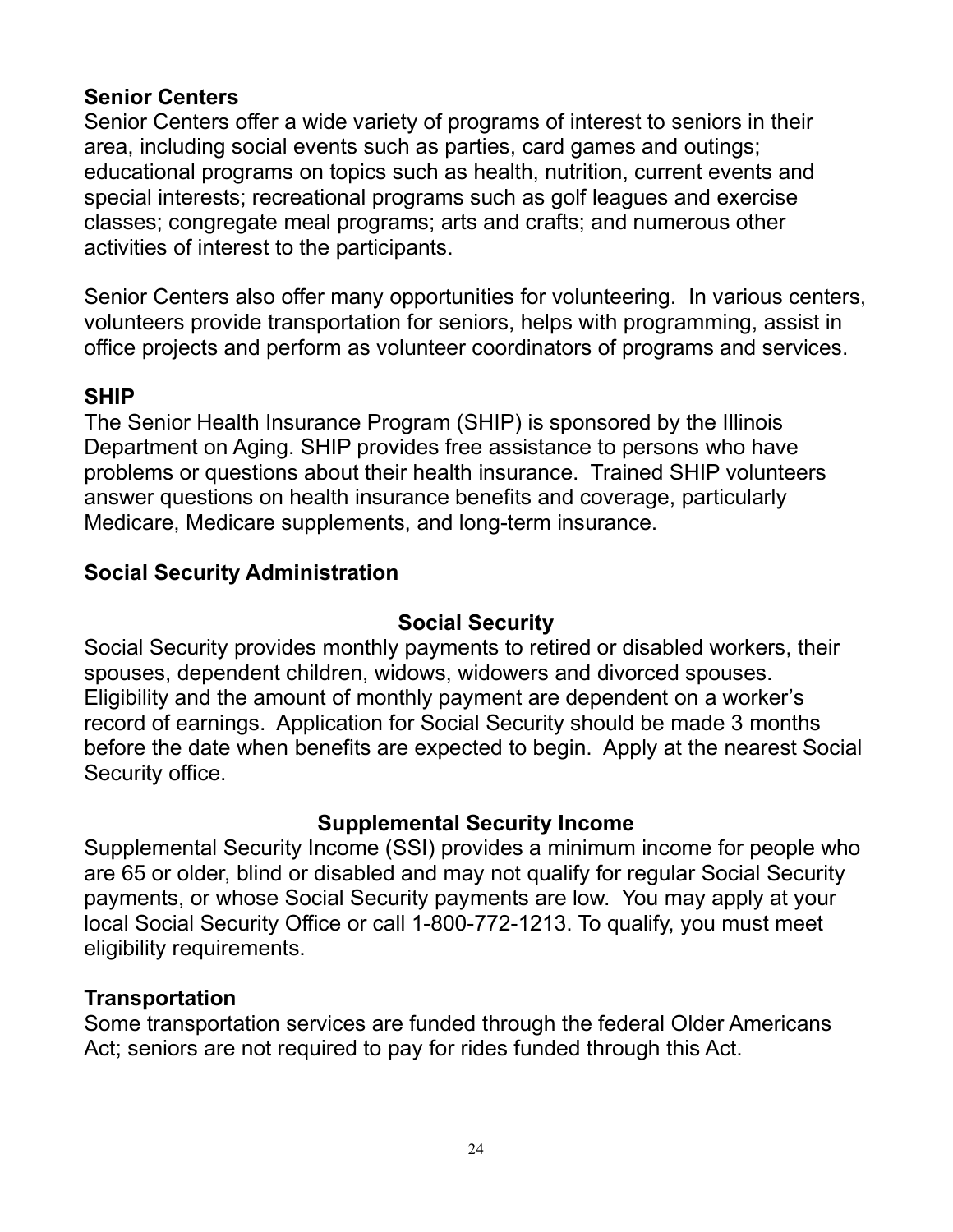Most other services have established fees (fees are not listed). The Medicaid program and Veterans' Affairs offices may reimburse clients for transportation used for medical purposes. Apply at the nearest Social Security office.

#### Boone County

Keen Age Center 2141 Henry Luckow Lane Belvidere, IL 61008 815-544-9893

# Carroll County

Carroll County Senior Services 17612 E Benton St Mt. Carroll, IL 61053 815-244-0011 or 855-702-7433

#### DeKalb County

Voluntary Action Center/Trans VAC 1606 Bethany Road Sycamore, IL 60178 815-758-3932 or 815-758-0818 (Administration/MedVAC) 815-758-6641 (TransVAC)

Fox Valley Older Adult Services 1406 Suydam Road Sandwich, IL 60548 815-786-9404

#### Jo Daviess County

The Jule-City of Dubuque and East Dubuque 563-690-6464

Jo Daviess County Transit 710 South West Street Galena, IL 61036 815-777-8088

#### Lee County

Lee County Council on Aging 100 West 2nd Street Dixon, IL 61021 815-288-2117 or 1-888-239-9228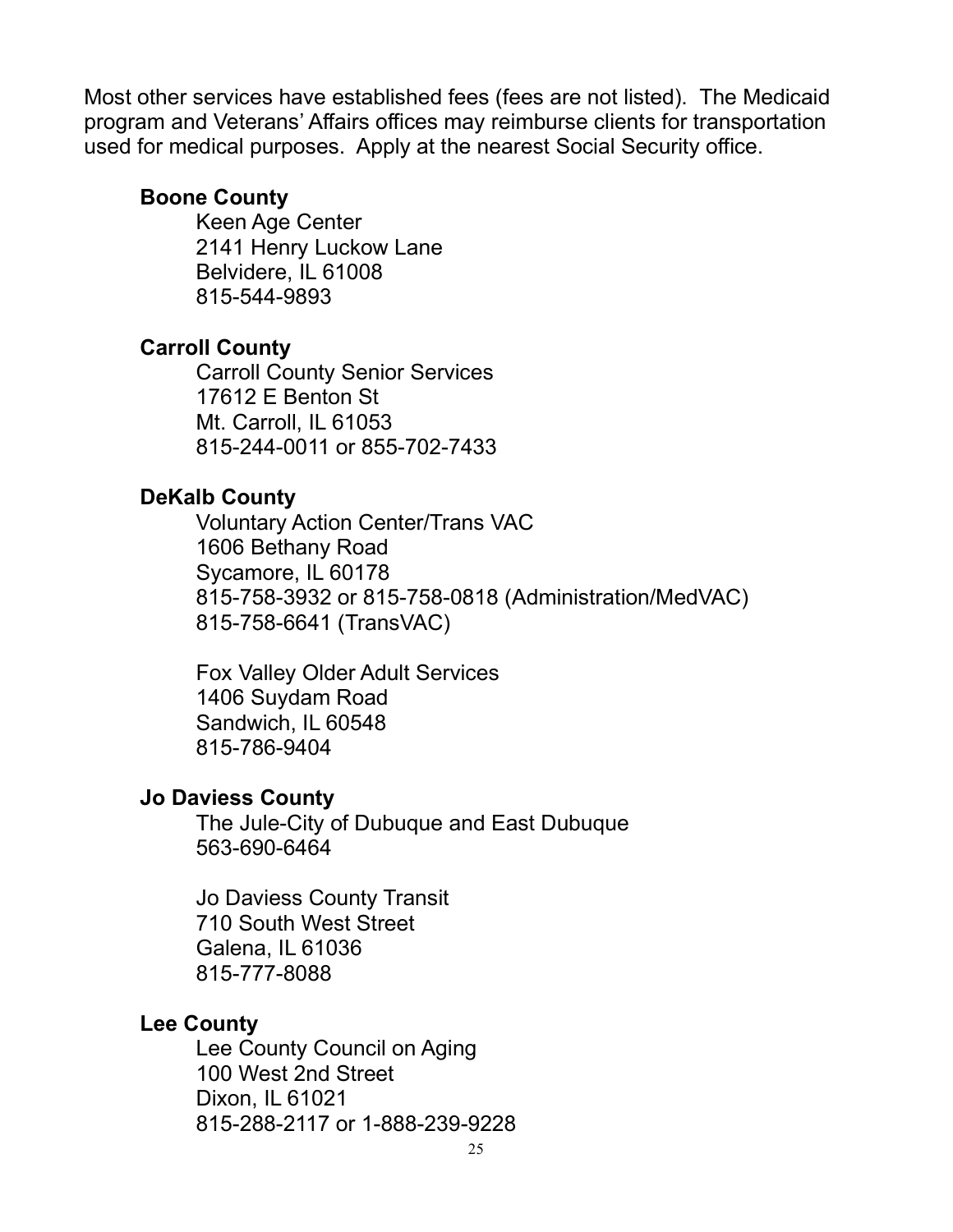#### Ogle County

Hub City Senior Center 401 Cherry Avenue Rochelle, IL 61068 815-562-5050

Rock River Center 1-888-239-9228 810 South 10<sup>th</sup> Street Oregon, IL, 61061 815-732-3252 Toll Free: 800-541-5479

Lee-Ogle Transportation System (LOTS) 100 West 2nd Street Dixon, IL 61021 815-288-2117 or

# Stephenson County

Pretzel City Transit 1265 W. Galena Avenue Freeport, IL 61032 815-235-7433

Stephenson Cnty Senior Ctr 1237 West Galena Avenue Freeport, IL 61032 815-777-1316 for transportation

#### Whiteside County

Whiteside County Senior Center 1207 West 9th Street Sterling, IL 61081 815-625-7433 (transportation scheduling)

#### Winnebago County

Lifescape Community Services, Inc. 705 Kilburn Avenue Rockford, IL 61101 815-963-1609 or 800-779-1189

Rockford Mass Transit District 520 Mulberry Street, Rockford, IL 61101 815-961-9000 (general information) 815-961-2255 (Para Transit dispatch/TTY) 815-961-2257 (Para Transit info/voice) 815-961-0072 (TTY/fixed route)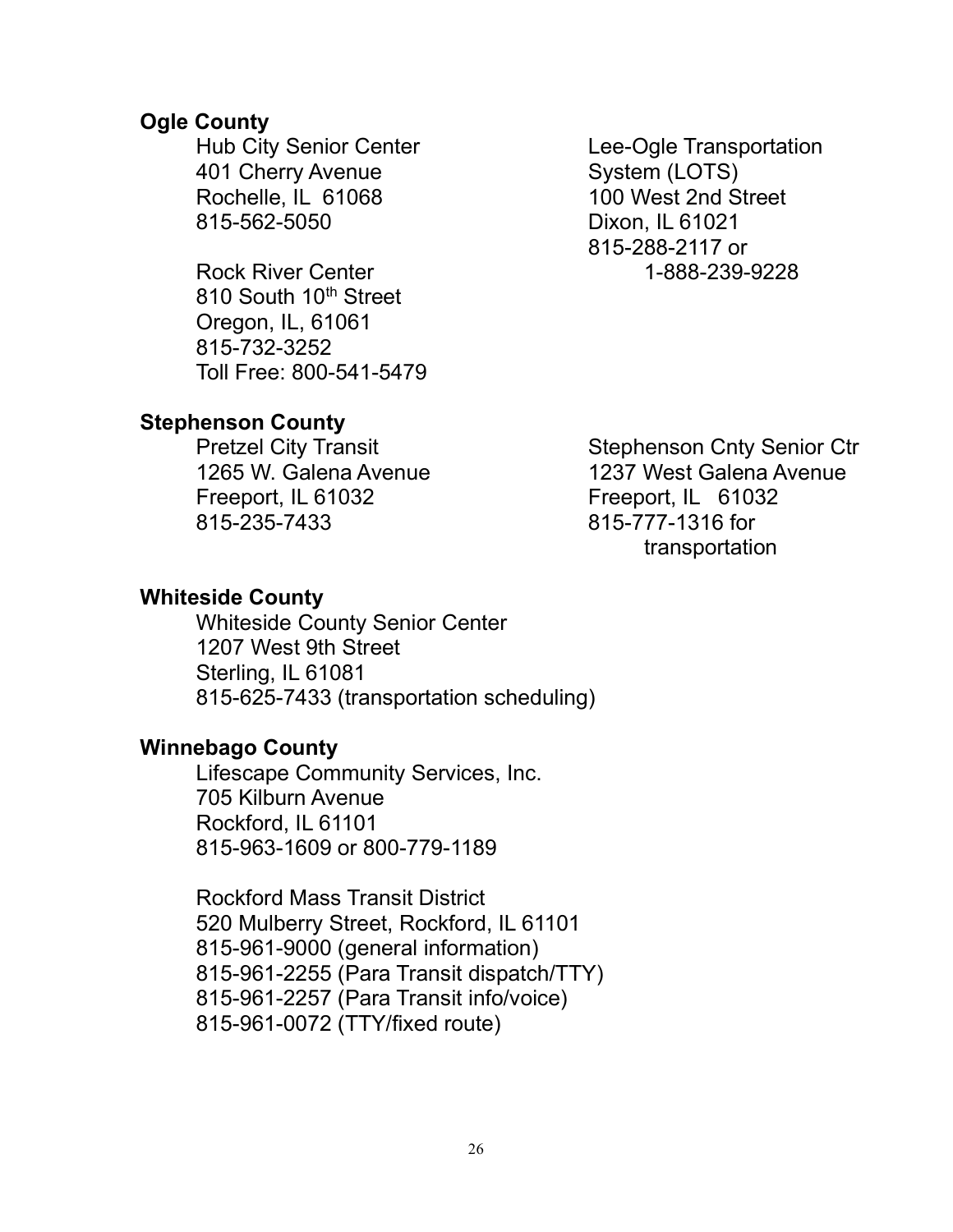State Line Mass Transit 520 Mulberry Street Rockford, IL 61101 877-561-3330 Serving: Rockton, Roscoe & South Beloit

# American Cancer Society

24-hour Cancer Helpline: 1-800-227-2345

The American Cancer Society offers programs and services to help during and after cancer treatment. The 24-hour cancer helpline provides support for people dealing with cancer. They can connect you with trained cancer information specialists who will answer questions about a cancer diagnosis and provide guidance and a compassionate ear.

https://www.cancer.org/treatment/support-programs-and-services.html

# Veterans Benefits

Veterans are qualified for a variety of services, including medical care, pensions, death and burial benefits, home care, loans, nursing home care, life insurance, medication assistance, and much more. Each of these services has guidelines to determine whether or not the veteran is eligible for that service. Contact your local State of Illinois Department of Veteran Affairs for information on these and other veteran's programs.

# State of Illinois Departments of Veterans Affairs

#### Boone, DeKalb, Ogle and Winnebago Counties

Machesney Park National Guard Armory 10451 North 2nd Street Machesney Park, IL 61115 815-633-5875

# Carroll, Jo Daviess and Stephenson Counties

223 West Exchange, Suite 201 Freeport, IL 61032 815-233-5092

# DeKalb County

Sycamore Armory Building 516 East State Street Sycamore, IL 60178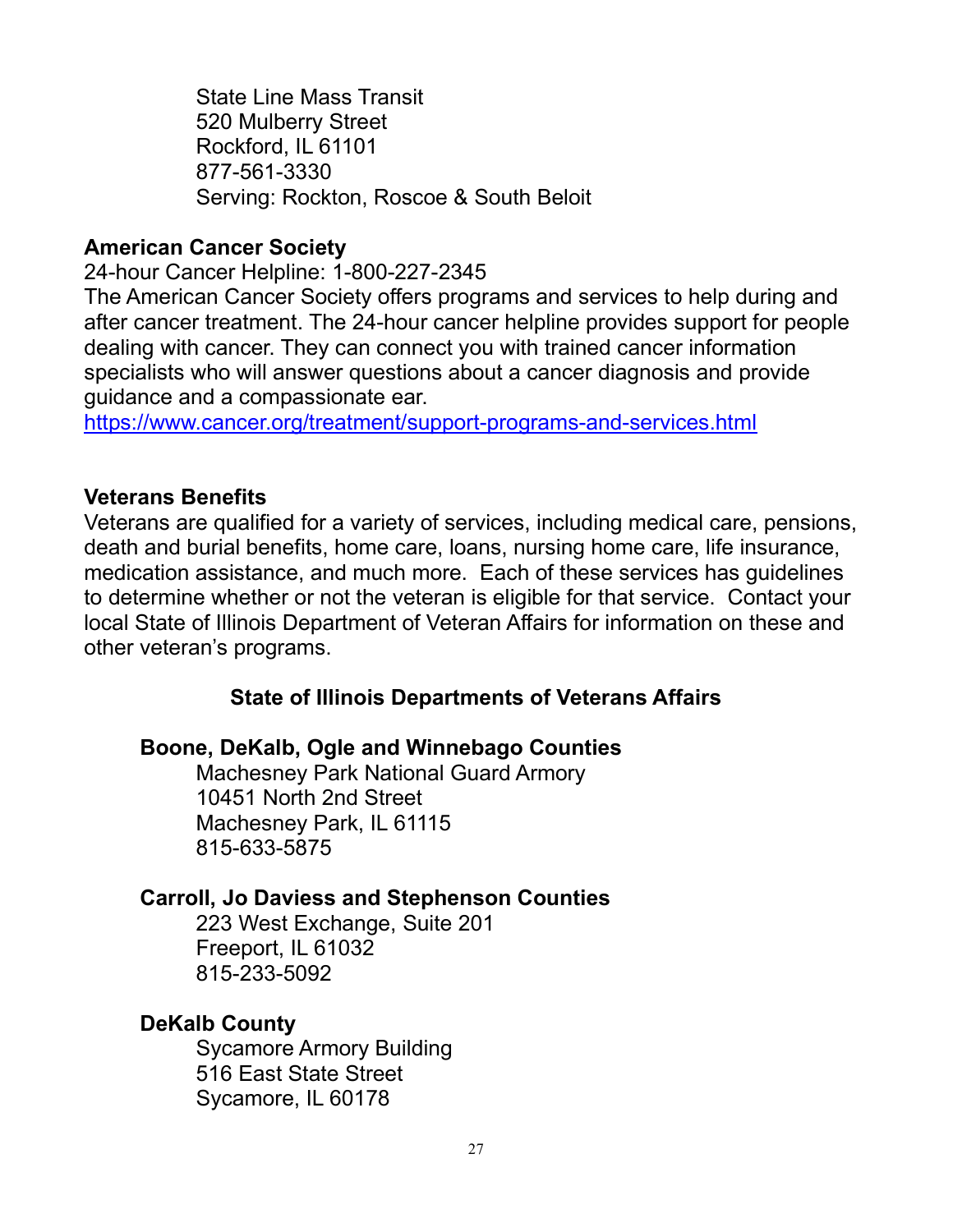# Lee and Whiteside Counties

1600 First Avenue Rock Falls, IL 61071 Phone: 815-626-2468

# SUMMARY OF TOLL- FREE NUMBERS

| AARP                                                                              | 888-687-2277                                         |
|-----------------------------------------------------------------------------------|------------------------------------------------------|
| Benefits Access Program                                                           | 800-252-8966                                         |
| <b>Illinois Department of Insurance</b><br>Senior Health Insurance Program (SHIP) | 800-548-9034                                         |
| Illinois Department of Human Services                                             | 800-545-2200<br>TTY 800-447-6404                     |
| Illinois Department of Revenue                                                    | 800-732-8866                                         |
| Illinois Department of Veterans' Affairs<br>U.S. Department of Veterans' Affairs  | 800-437-9824<br>800-827-1000                         |
| Office of the Attorney General                                                    | 800-243-5377 - Chicago<br>800-243-0618 - Springfield |
| Office of the Secretary of State                                                  | 800-252-2904                                         |
| <b>Social Security Administration</b>                                             | 800-772-1213                                         |

#### Need additional resources?

Northwestern Illinois Area Agency on Aging offers personalized information and help in obtaining senior services. 815-226-4901

Publications: NIAAA's publications are designed to help older adults and caregivers be more informed about programs and services available to them. These Guides and Directories are available in print and on NIAAA's website at www.nwilaaa.org

Speakers Bureau: NIAAA has staff available to speak to senior groups, businesses and other professionals on a variety of aging and caregiver topics. Contact NIAAA at 815-226-4901 to arrange someone to speak to your group.